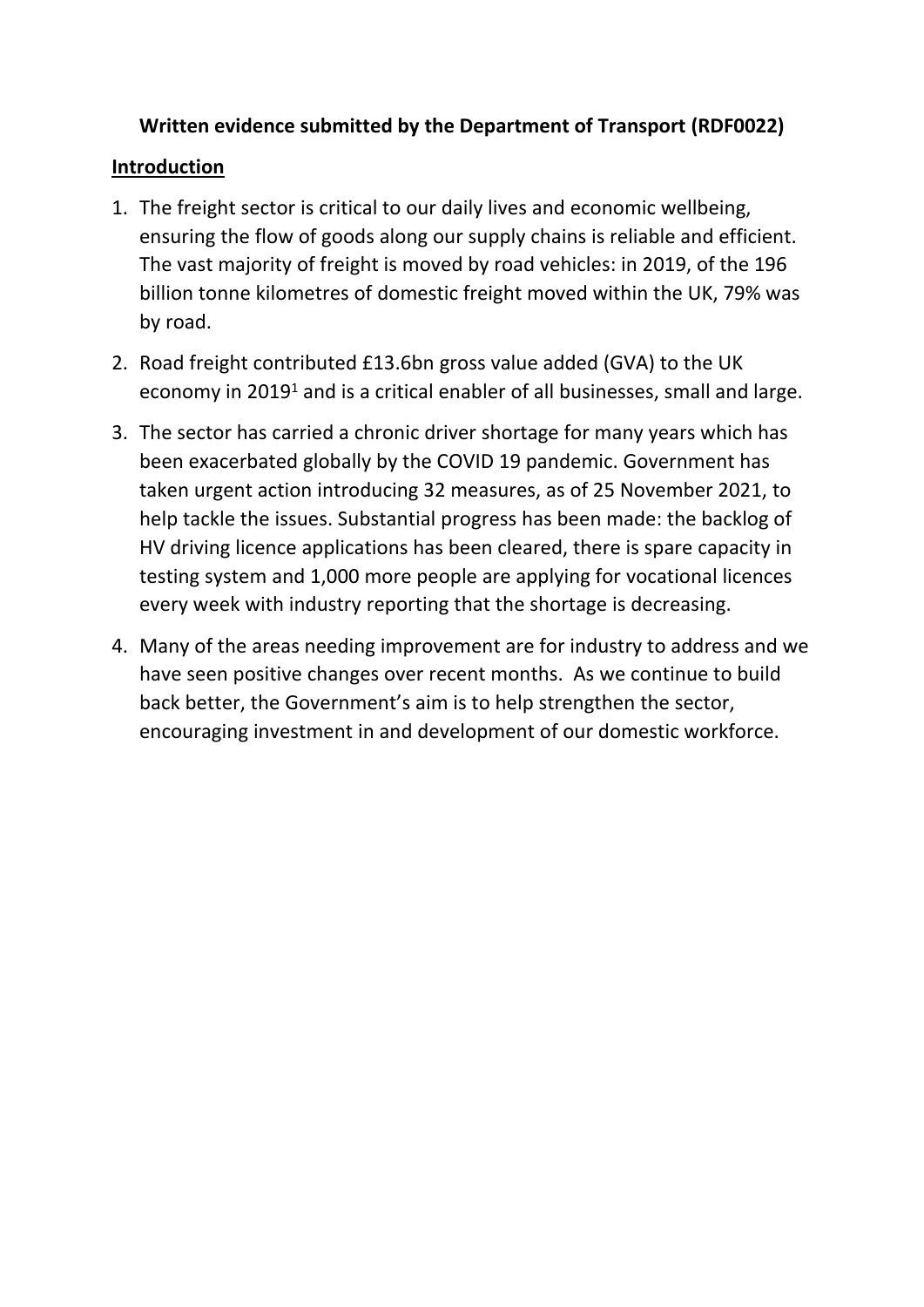# **Section 1: Long-term and short-term challenges to the effective functioning of the road freight supply chain**

- 5. The sector faces many challenges and opportunities in the coming years: decarbonisation, changing consumer behaviour, adoption of new technology, new trading relationships and maintain the balance between capacity and resilience.
- 6. As a privately owned and operated sector, the Government works in partnership with industry to provide strategic long-term direction and, where necessary, support to tackle short-term challenges.

### **Structural issues**

- 7. Long-term challenges to the effective functioning of the road freight supply chain include addressing the chronic Heavy Goods Vehicle (HGV) driver shortage, adapting to changing patterns of travel and meeting decarbonisation targets.
- 8. The total HGV driver pool is currently estimated at around 268,000. According to industry estimates with average retirement age being 65, around 10,000 drivers retire each year and a further 20,000 HGV licence holders either leave the industry for or decide not to enter the industry having acquired their licence<sup>2</sup>. Industry estimates that there are around 30,000 new entrants to industry each year. This results in a driver churn that is static. Half of drivers (49%) are aged 50 or over, leaving the industry exposed to loss of supply from retirement<sup>1</sup>.
- 9. Challenges around retention and recruitment are well documented by the sector. The perception of poor working conditions likely acts as a deterrent to new entrants and may contribute to the departure of the existing workforce.
- 10.Poor working conditions encompasses low pay, inadequate access to facilities and poor treatment of workers from customers. We are aware of concerns expressed by many drivers and operators about the provision, quality and value of lorry parking in the UK. HGV driver wages are generally below the UK average<sup>1</sup> although over recent months many employers have increased wages and offered recruitment and retention bonuses. There is also concern around the physical and psychological toll drivers experience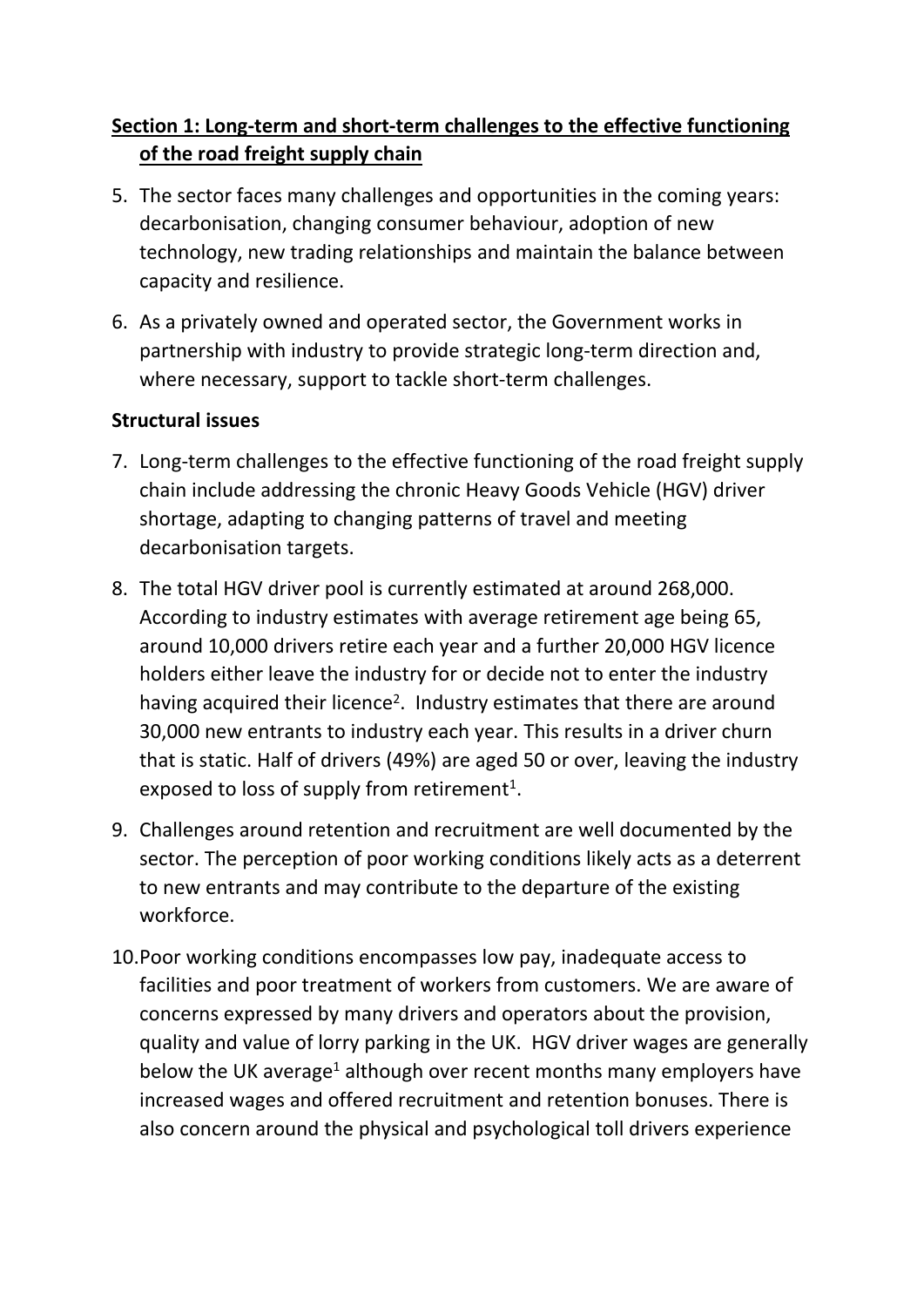with aspects of long journeys and nights away from home worsening the job.

- 11.Industry also suffers from a lack of diversity severely reducing resilience with the majority of drivers being older, white males. The office for national statistics estimates that 1.5% of HGV drivers are female<sup>2</sup>.
- 12.Many of these issues are for the sector to address but Government is also taking action where appropriate including improvements to working conditions and access to facilities, support for training and recruitment and help to raise and improve the profile of the sector.
- 13.The Department for Transport has set out its plan for decarbonising transport including ambitious measures for road freight and will take account of impact of changing patterns of work, shopping and business travel on major transport infrastructure programmes.

### **Acute HGV driver shortages**

- 14.Due to a combination of factors, there is currently an acute shortage of HGV drivers within the UK. This is caused largely by the coronavirus (COVID 19) pandemic: delayed vocational driver testing reduced the rate of new drivers joining the sector; this coincided with an increase in demand for road haulage following the economic bounce-back from COVID 19. The situation was exacerbated by underlying structural challenges caused by an ageing workforce and a lack of diversity in the industry along with reliance on overseas labour and lack of long-term investment in the UK domestic workforce
- 15.The acute shortage of HGV drivers was estimated to be around 39,000 as of June 2021. The number of HGV drivers is estimated to have fallen from 307,100 in the twelve-month period ending June 2019 to 268,300 in the twelve-month period ending 2020/21<sup>3</sup>.
- 16. HGV driver testing was significantly impacted by social distancing measures as demonstrated by DVSA large goods vehicles test pass rates<sup>4</sup> which interrupted the supply of drivers. Over 70,000 large goods vehicle tests have been conducted each year since 2014 but this fell to just 27,569 in the twelve-month period ending March 2021.
- 17.Through a combination of measures Government has increased the number of HGV driving tests by 90% compared to pre-pandemic levels of HGV driver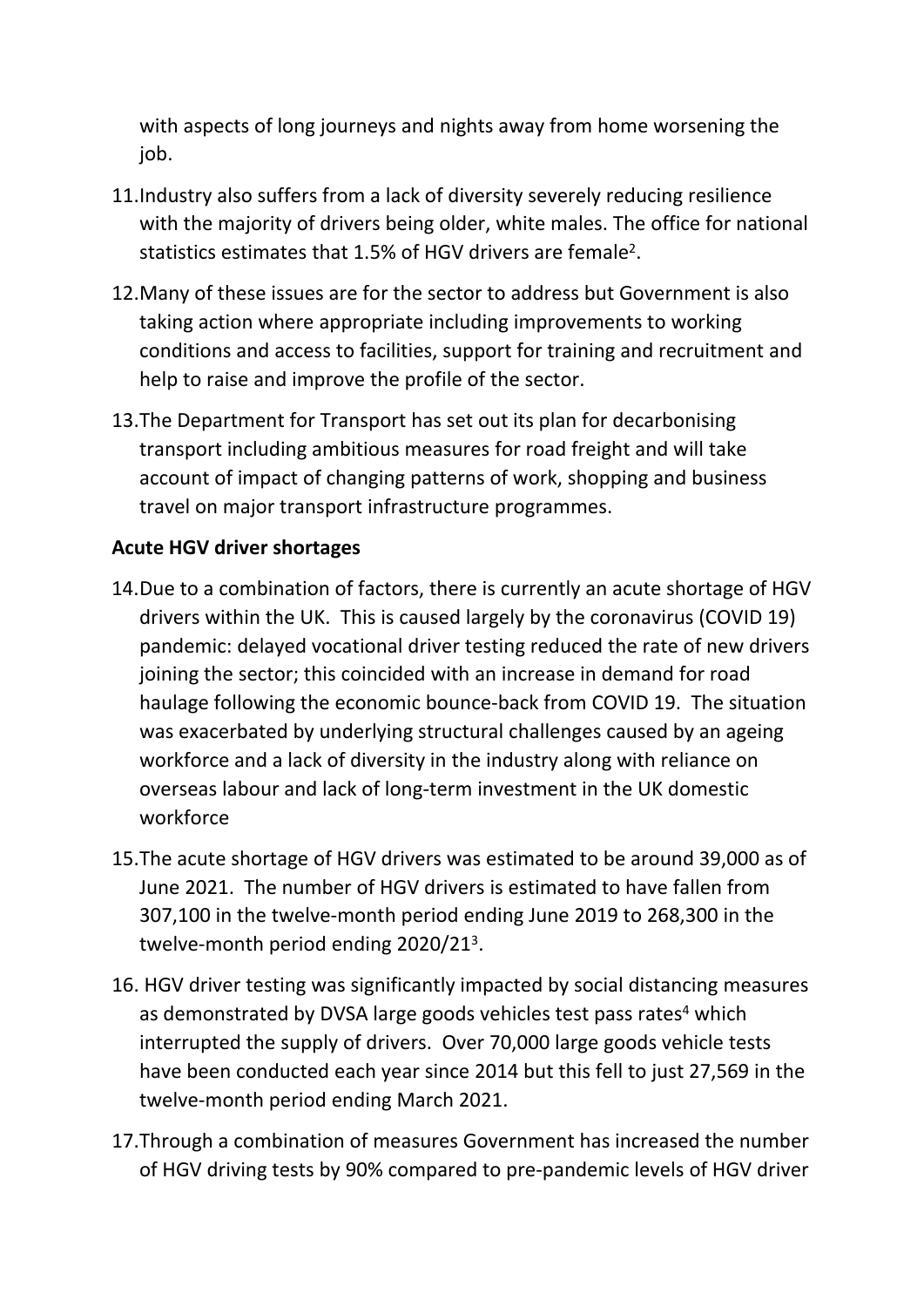testing capacity. This included overtime and allocating additional employees into testing, alongside the recently introduced temporary capacity from Ministry of Defence driving examiners. Legislative changes to streamline driver testing have significantly increased the number of vocational tests available and there is currently spare capacity.

#### **International comparators**

- 18.The haulage sector has been experiencing a chronic shortage of HGV drivers worldwide for some time. Shortages have been reported across Europe and beyond by media outlets and trade bodies.
- 19.Research by Transport Intelligence (Ti) estimates the shortage in Poland in 2020 was around 124,000 drivers. According to the International Road Transport Union (IRU), Poland is one of the most heavily impacted European countries and driver shortage in 2020 stands at around 37%.
- 20.Between 45,000 and 60,000 truck drivers are 'missing' in 2020 in the German market alone, according to the DSLV and BGL (German trade bodies), and this number is expected to increase: the IRU predicts a gap of 185,000 drivers by 2027 in Germany.
- 21.France was reported in 2019 to be experiencing a shortage of approximately 43,000 drivers. According to Ti estimates, the shortfall of truck drivers in Spain was 15,340 in 2020. The shortfall in Italy in 2019 was estimated at around 15,000 drivers according to various sources including National newspaper Corriere della Sera.
- 22.The shortage of drivers has spread across Europe with reports of driver deficits in Scandinavia, Belarus and Ukraine.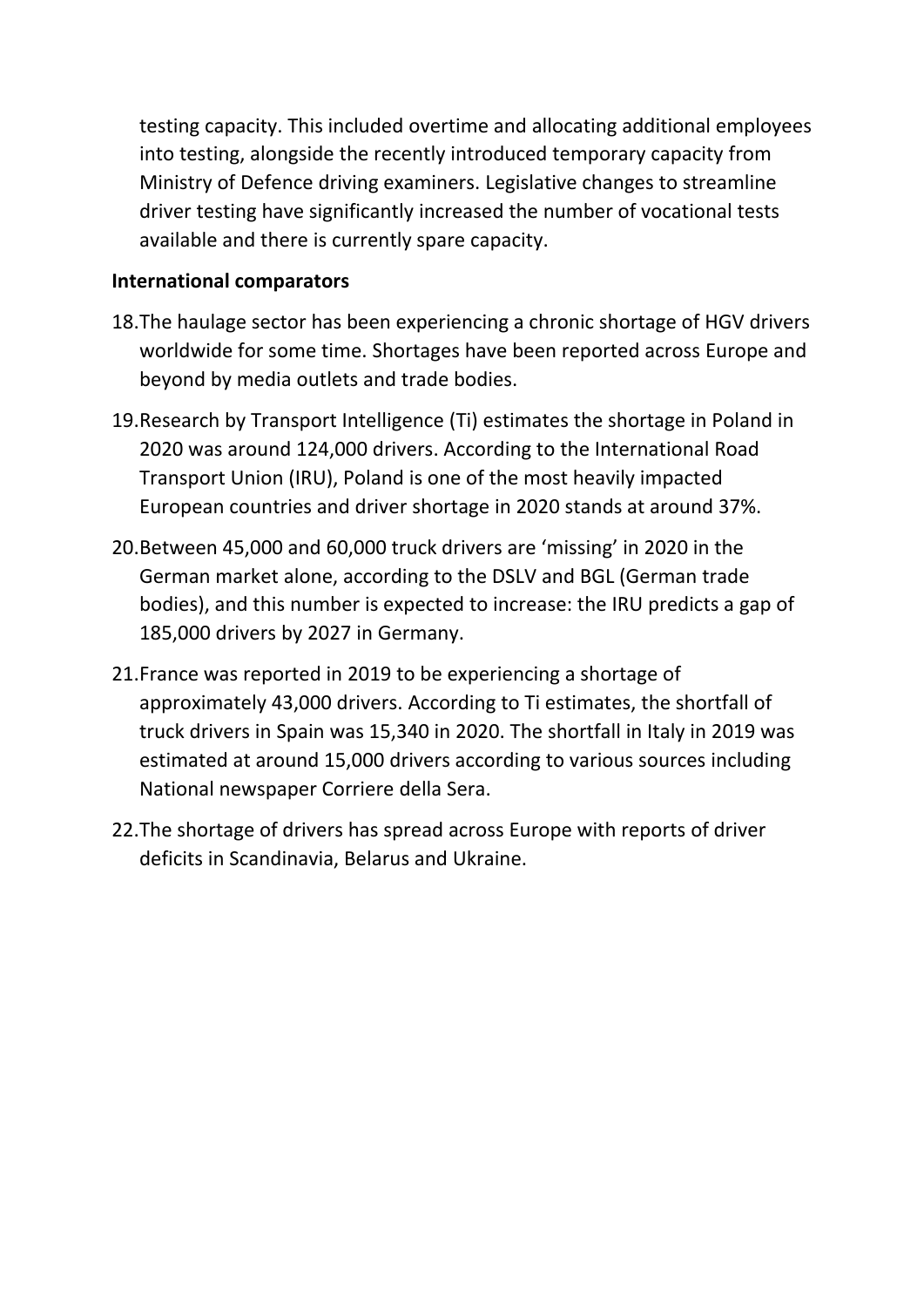# **Section 2: Potential effects of the Government's policies and regulations on the efficient operation of the supply chain including cabotage and drivers' hours.**

- 23.The Government is putting in place 32 interventions to address the HGV driver shortage which are published on the Gov.uk website<sup>3</sup>. The interventions are aimed at:
	- Increasing efficiency in the existing supply chain
	- Providing support and training for new HGV drivers
	- Expanding HGV driver testing capacity and improving licencing processes
	- Attracting drivers back to the sector and improving conditions
	- Ensuring the stability of the fuel supply chain, and
	- Economic measures to support the haulage industry
- 24.Further detail of many of the interventions is set out in this evidence pack. Regulatory changes implemented by the Department for Transport are summarised below.

### **Cabotage**

- 25.As announced at the Autumn Budget 2021, the Government has temporarily relaxed cabotage rules for international heavy goods vehicles (HGV) journeys within Great Britain until 30 April 2022 to allow unlimited cabotage movements of HGVs within Great Britain for a period of 14 days after arriving in the United Kingdom on a laden international journey. This measure is being implemented through temporary changes to Vehicle Excise Duty (VED) and Operator Licensing regulations. Pre-EU Exit cabotage made up around 1% of UK journeys which is equivalent to the work of up to around 3,000 UK-resident drivers. The in-confidence indications and analysis are suggestive of a potential use of the extension of up to close to doubling that rate.
- 26.Legislation (Finance (No.2) Bill, clause 78) will exempt HGV operators on a laden international journey from needing to pay VED. It has effect for cabotage journeys on or after 28 October 2021. This clause is associated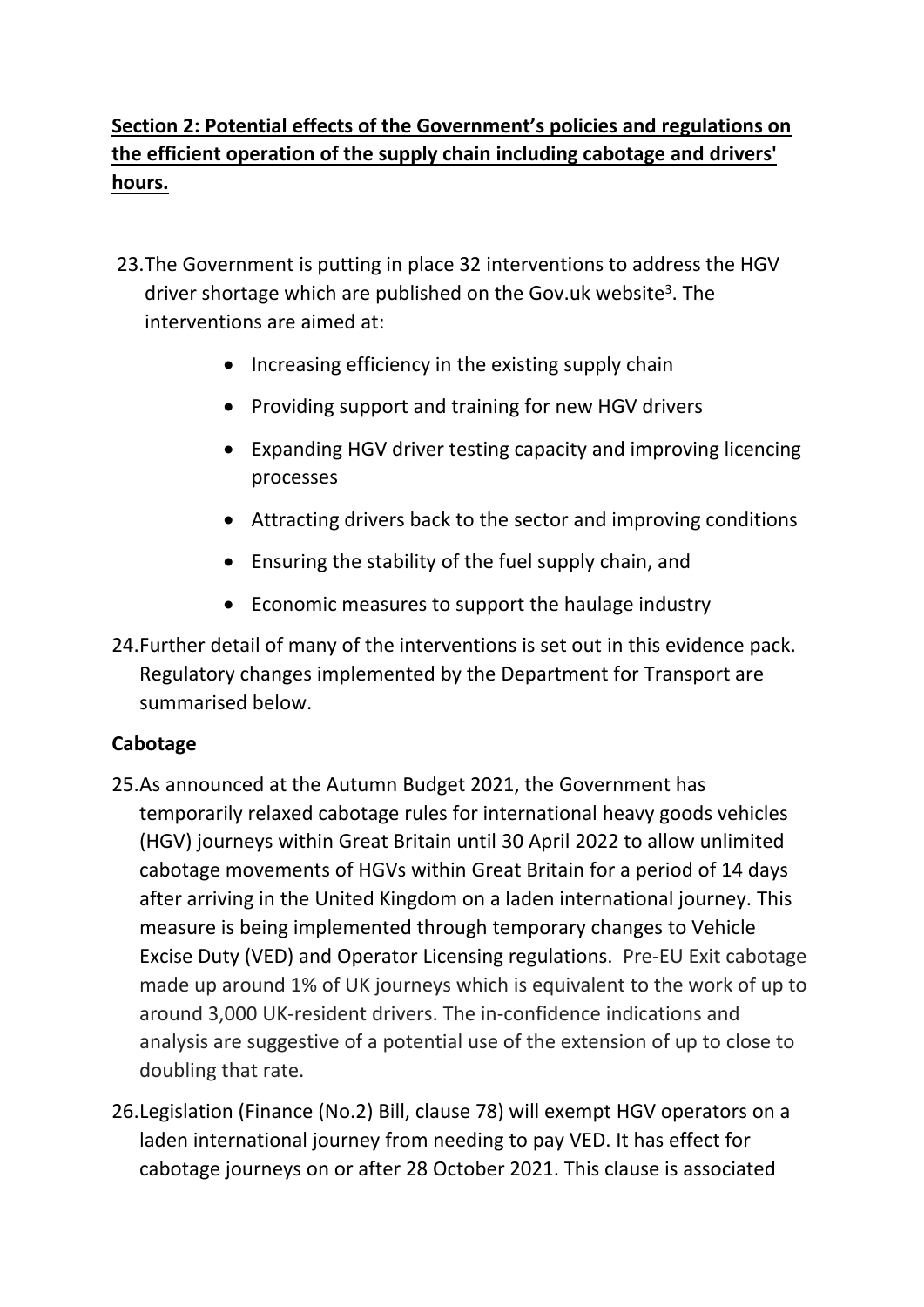with a statutory instrument, the Goods Vehicles (Licensing of Operators) (Temporary Use in Great Britain) (Amendment) Regulations 2021 ("the Operator Licensing Regulations 2021") which has been laid separately. The "Operator Licensing Regulations 2021" provide for a temporary exemption from the requirement for goods vehicles to have an Operator's Licence under the Goods Vehicles (Licensing of Operators) Act 1995.

- 27.The temporary additional cabotage rights are being implemented following consultation between 14-21 October to ensure support for supply chains in the run up to Christmas and through to April 2022. The consultation and the response can be found on gov.uk. The measure is designed to add capacity including trunking and port to distribution centre movements.
- 28.Cabotage operations within the UK prior to the pandemic were of a size broadly equivalent to about 1% of the national tonne-miles moved in the UK or 0.5% of tonnes lifted (i.e., in the order of 0.8% of the market). This previous rate of cabotage is equivalent to the work of up to in the order of 3,000 UK-resident drivers.
- 29.In going ahead with the cabotage extension, our intention is not to undercut the UK haulage industry, but to provide some short-term additional support and capacity to ensure the resilience of supply chains, particularly in relation to food at a time when critical supply chains and our ports are under intense pressure to meet increased demand from consumers and business.
- 30.Furthermore, while the relaxation is for a period of 6 months there is always the ability to revoke should the measure no longer prove effective or be necessary. In all cases, these trucks would still need to return abroad after two weeks so the effect of this measure would not diminish the need for the essential work done by UK drivers.
- 31.We will carry out regular periodic monitoring of this intervention. Government has extensive working relationships with key supply chain organisations and will seek intelligence from UK unions and road transport representatives, use the network of information sites to facilitate intelligence from drivers and operators; and liaise with DVSA and the Health and Safety Executive about reports to them on their established systems.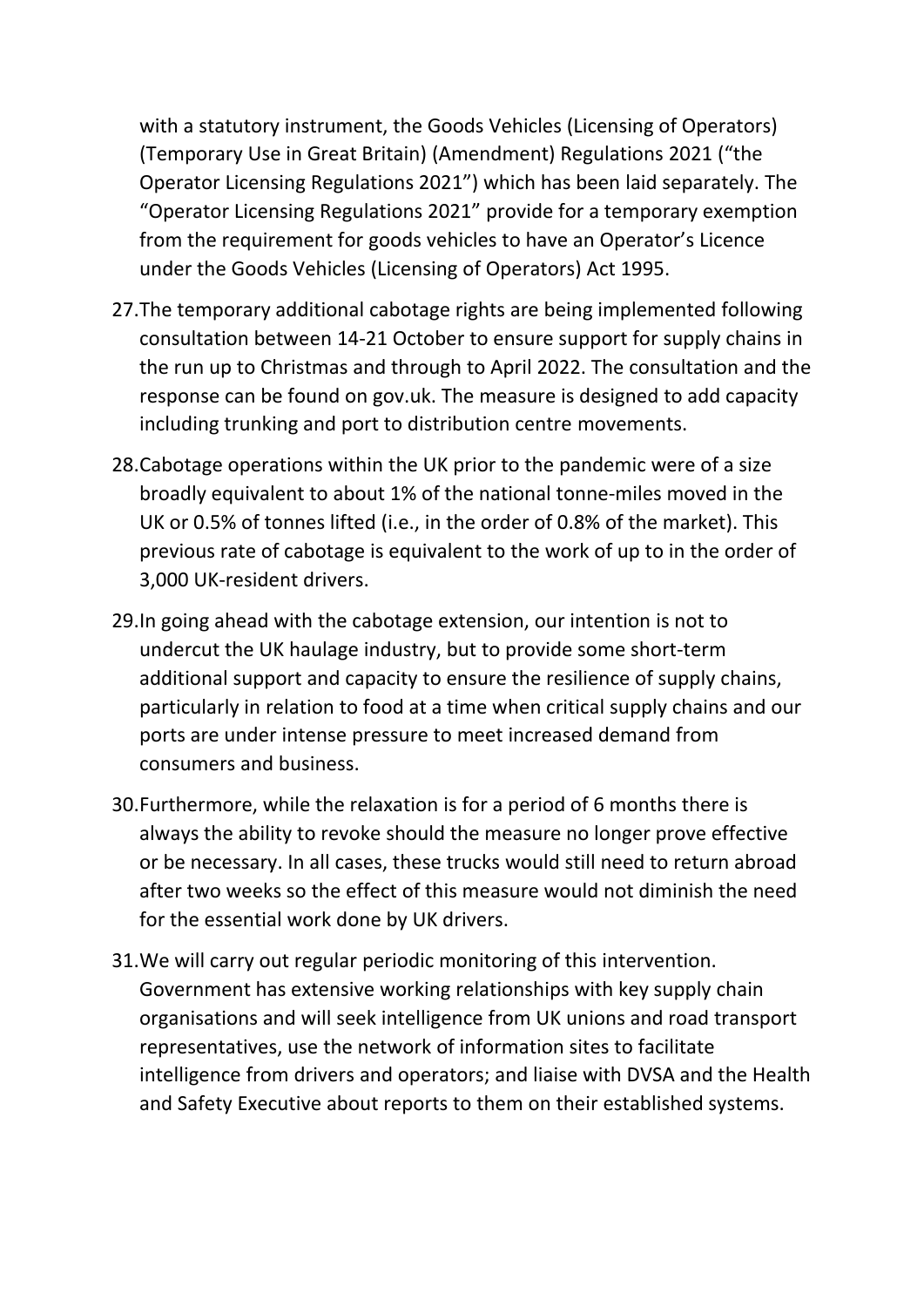#### **Retained EU Drivers' Hours Regulation**

32.The Government has retained the EU Drivers' Hours Regulation as part of the process of leaving the EU. This ensures consistency of rules applicable to drivers of most large vehicles, particularly for those travelling between the UK and EU countries. The regulation places limits on driving time, as well as mandating minimum rest periods, for in scope vehicles. This is to ensure that affected drivers get the rest they need.

#### Temporary exceptions

- 33.The Drivers' Hours Regulation contains provisions to permit temporary exceptions (commonly referred to as "relaxations") to certain aspects of the regulation. The regulations allow administrative relaxations for up to 30 days in urgent cases with the permission of the Secretary of State for Transport. Longer relaxations can be made by Statutory Instrument in exceptional circumstances and with consent of the Secretary of State for Transport.
- 34.As part of the response to the exceptional circumstances arising from the cumulative impacts of the Covid-19 pandemic and an acute shortage of heavy goods vehicle (HGV) drivers, the Government has put in place relaxations to the retained EU Drivers' Hours Regulation. Relaxations of one form or another have been in place since 12 July 2021 and are available to all haulage sectors to use, but only where necessary. The Department has published guidance on gov.uk, which includes three conditions that must be met when considering if it is necessary to use the relaxations.
- 35.The latest relaxations that were granted by laying Statutory Instrument 2021/1207 are in place from 1 November 2021 to 9 January 2022. The relaxations allow drivers to increase their daily driving limit to 10 hours up to four times in a week, which is more consistent with UK practice applied in the normal domestic drivers' hours rules that allows up to 10 hours of driving during any day on duty. A benefit of the extra hours is to avoid lost deliveries due to delays and to continue to offer additional flexibility to operators to manage short-term pressure points in the build-up to and through the Christmas period, where necessary. All daily rest requirements, including the need to take a break of 45 minutes after 4.5 hours of cumulative driving, remained unchanged.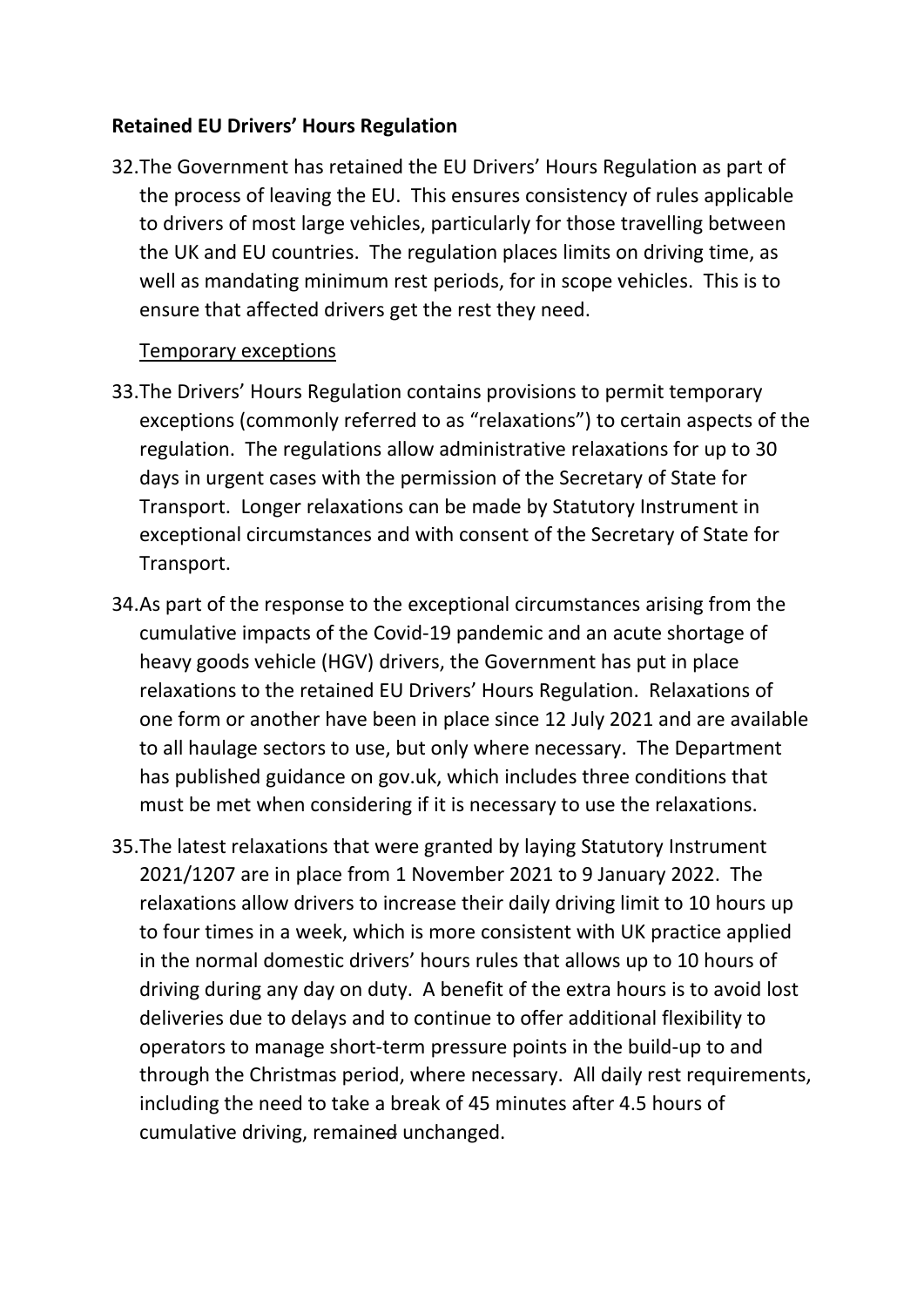- 36.The relaxations alternatively permit an amended weekly rest pattern to enable an additional day of driving in a fortnight; this is similar to patterns permissible for international road transports by the normal rules. All reduced rest periods must be compensated for soon after.
- 37.The practical implementation of the temporary relaxation should be through agreement between employers, employees, and driver representatives and must be used only where necessary. The Department has published guidance on the use of the temporary relaxation, including the conditions to be met. Driver safety is not to be compromised, and drivers should not be expected to drive whilst tired; employers remain responsible for the health and safety of their employees and other road users.

### Use of the relaxations

- 38.Operators are required to submit initial notification forms to the Department if they intend to use the relaxations. Operators must also send the Department a follow-up form within a week of the relaxation period ending detailing whether and how they used the relaxations.
- 39.The table below details the information the Department has received from operators in relation to the relaxation periods put in place since 12 July 2021.

|                      | 12 Jul to | 9 Aug to | 4 Oct to   |
|----------------------|-----------|----------|------------|
|                      | 8 Aug     | 3 Oct    | 31 Oct     |
|                      | 2021      | 2021     | 2021       |
| Initial notification | 517       | 283      | 129        |
| forms submitted      |           |          |            |
| Total follow up      |           |          |            |
| forms submitted:     | 394       | 186      |            |
| relaxations          |           |          |            |
| used:                | 284       | 147      | <b>TBC</b> |
| relaxations          |           |          |            |
| not used:            | 110       | 39       |            |

40.The Government will continue to monitor the circumstances of the driver shortage and impacts of the temporary relaxation to drivers' hours rules, and take action to withdraw, or further extend the relaxation, if necessary.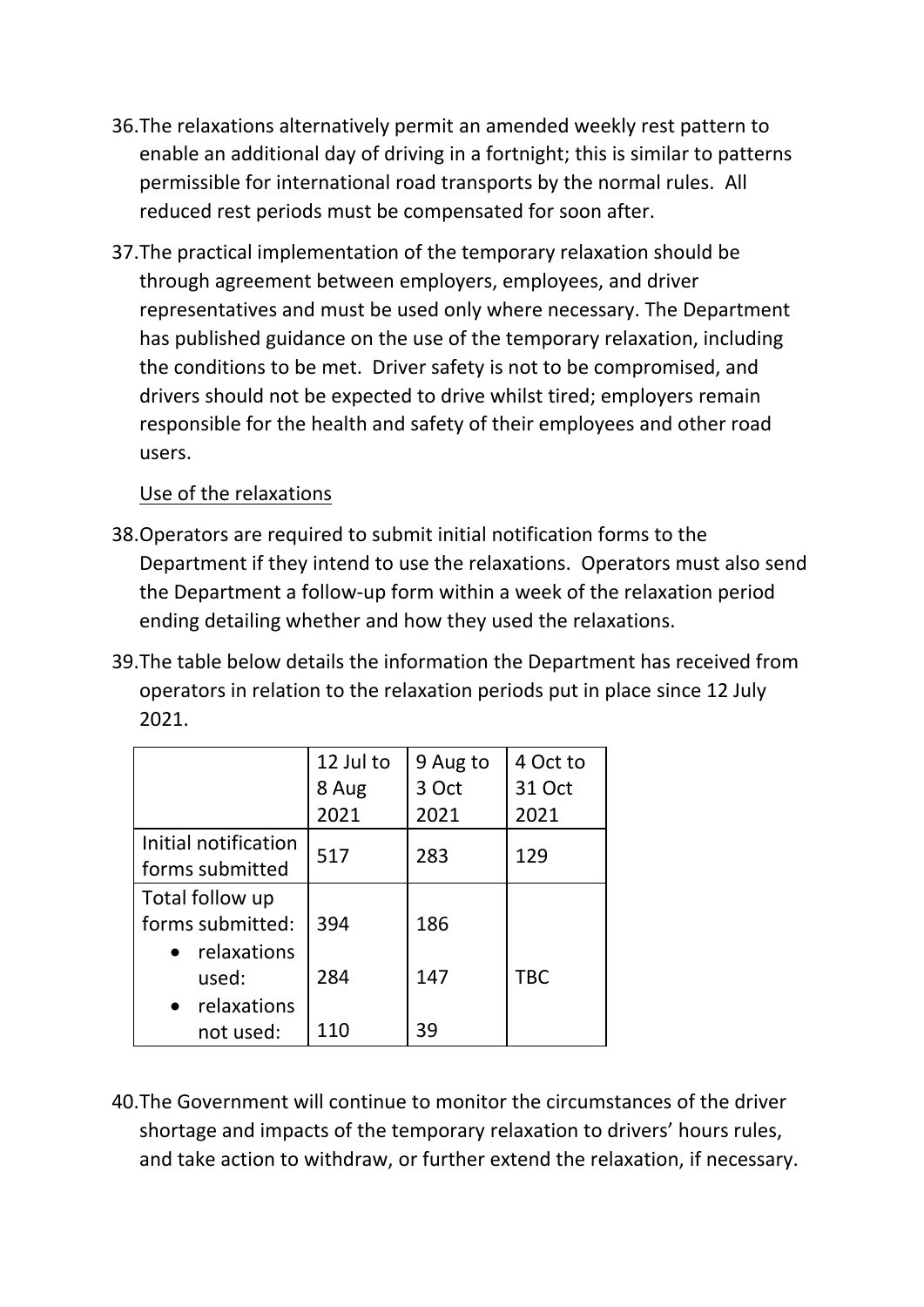### **Changes to driving licence acquisition**

- 41.The Government has introduced changes to the acquisition of driving licences to increase the number of HGV drivers within Great Britain by increasing the number of test slots available to drivers wishing to pass an HGV driver test, while maintaining road safety standards for any changes made to the driving licence testing regime.
- 42. Driving examiners have limited test capacity availability and these changes free up driver examiner time and mean that it can be reallocated to conduct HGV tests instead. This will provide additional availability of tests for potential HGV, and bus, drivers to help lessen the driver shortage. The changes also provide a streamlined route to qualification for people wishing to drive the largest, articulated HGVs, speeding up the rate at which new entrants can join the sector and reducing costs for drivers.
- 43. The Motor Vehicles (Driving Licences) (Amendment) (No. 5) Regulations 2021 will allow car drivers to tow a heavy trailer (up to 3.5 tonnes) automatically once they hold a full category B licence, without the need to take the additional B+E test.
- 44. The Motor Vehicles (Driving Licences) (Amendment) (No. 3) Regulations 2021 separate the off-road elements of the large goods vehicle practical test and provide for that element to be tested by a delegated examiner, approved by the Secretary of State for Transport. This change increases DVSA driving examiner capacity and ensures that candidates presenting for the on-road practical test have already passed the off-road section.
- 45.Motor Vehicles (Driving Licences) (Amendment) (No. 4) Regulations 2021 removed the 'staging' requirement for a separate heavy trailer test for provisional vocational licence holders. This means that once car drivers have applied for and been granted the relevant provisional entitlement to drive an HGV or bus, they can then take a full HGV or bus driving test that includes towing of a heavy trailer, without first having to pass the rigid HGV or bus test stage.
- 46.Together, these measures are expected to free up 3,300 additional test appointments every month. Currently DVSA has spare capacity for vocational testing and we need industry to increase the number of people they are training and sending through the pipeline.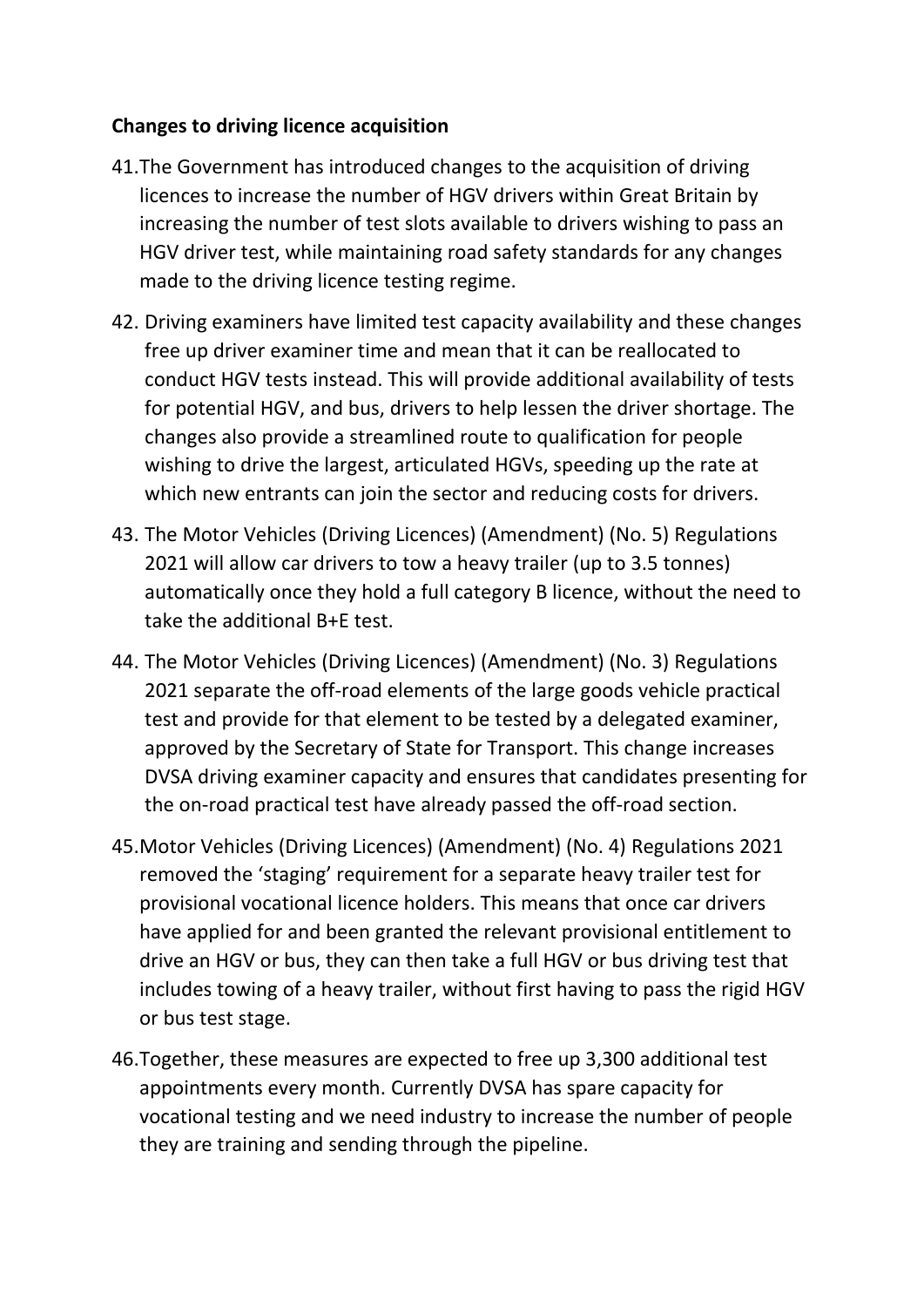## **Section 3: The effectiveness of Government policy in supporting recruitment, retention and a diverse workforce in the road haulage industry**

- 47.The Government continues to support efforts by the freight and logistics sector to ensure sufficient numbers and diversity in the workforce. Industry must lead the way in ensuring that it is attractive to jobseekers and responds to the needs of 21st century employees. However, we have taken a large number of actions to support them in doing so.
- 48.It is vital that the industry, as well as addressing the issue of driver numbers, focusses in particular on diversity and inclusion. Industry estimates from Logistics UK suggest that women make up around 14% of the total logistics industry workforce, this includes non-driving roles. The logistics sector is currently very homogenous – the vast majority of employees are over 40, white, and male. This is supported by data from the Office for National Statistics' Annual Population Survey which found:
	- 4,000 HGV drivers were women
	- 5,000 HGV drivers were under 25,
	- 136,000 HGV drivers are over 50, and
	- 14,000 over 65.
- 49.Modernising the image of the sector and making it attractive to a wider range of prospective employees will require significant efforts, which we will continue to support. The sector is making progress in testing and hiring, with improving pay, working conditions and diversity. We are closely monitoring labour supply and working with sector leaders to understand how we can best ease particular pinch points and encourage new entrants to the sector including through the measures described below.

### **Bootcamps**

- 50.Department for Education is investing up to £17 million to create new skills bootcamps to train up to 5,000 more people to become HGV drivers.
- 51.This measure was announced on 25 September, DfE's accelerated procurement closed 22 October and suppliers were notified on 11 November. We anticipate the first wave of applicants to begin training from early December for a 16-week placement with a guaranteed interview.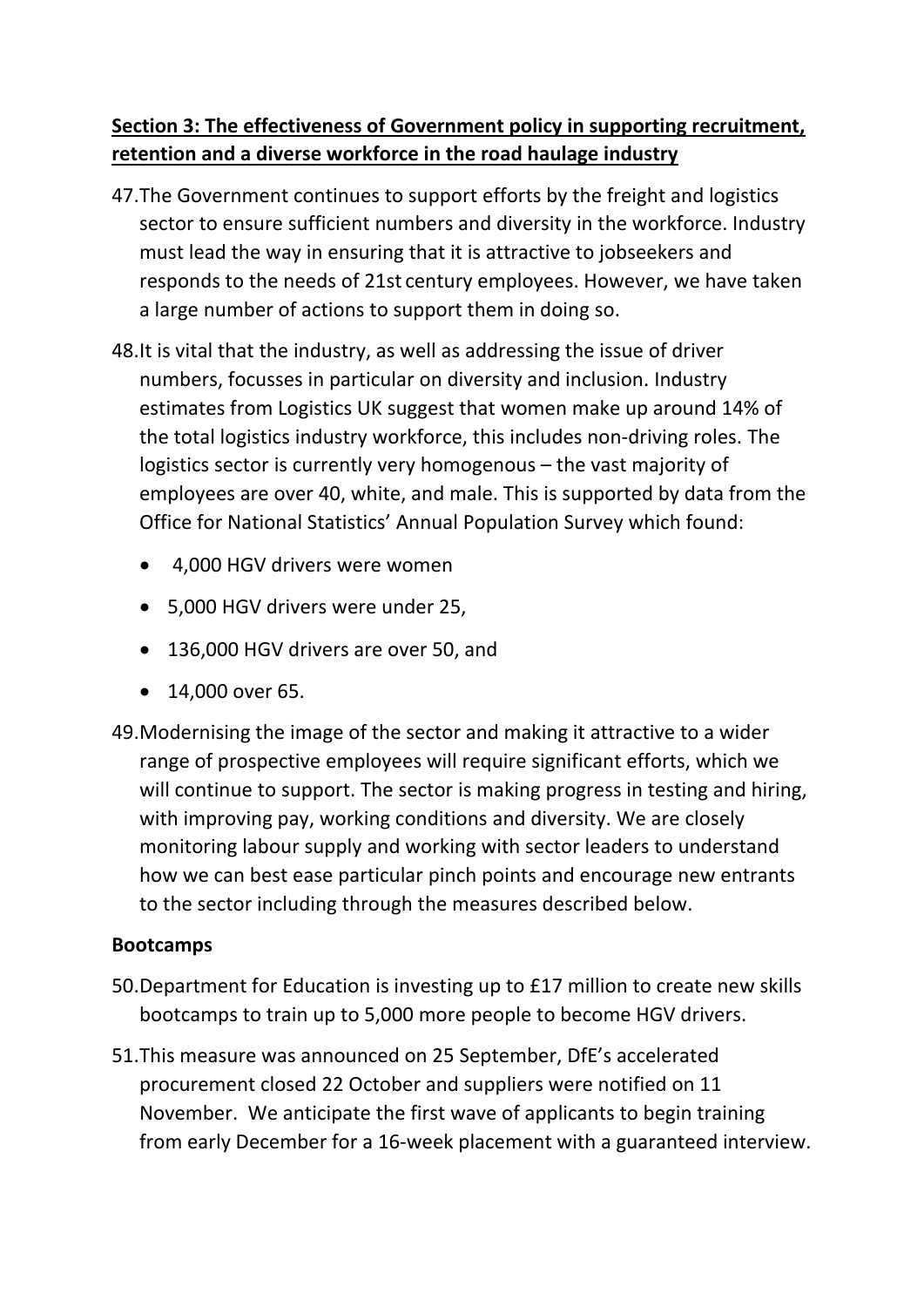### **LGV Driver Apprenticeships**

52.Government has taken action on three key apprenticeship routes:

- The revised Large Goods Vehicle Driver apprenticeship standard with training for a C+E licence is available and is supported by £7,000 of funding.
- The new Transport and Warehouse Operations Supervisor apprenticeship with £5,000 of funding is now also available.
- The new Urban Driver Apprenticeship with training for a category C licence has been approved for delivery through an accelerated process. A provisional funding band of £4,500 has been recommended and we hope it will be available soon.
- 53.There is also an incentive payment available to employers of £3,000 for every apprentice, of all ages, hired as a new employee from 1 April 2021 to 31 January 2022. The £3,000 incentive payment can be used at the employer's discretion and is intended to help cover additional training/onboarding costs that would otherwise be prohibitive.
- 54.We are also working with the Welsh Government to make use of their apprenticeship frameworks for an HGV driver programme.
- 55.Apprenticeship standards are developed by industry representatives, the Trailblazer Group, working with the Institute for Apprenticeships and the Department for Education.
- 56.Employers that pay the Apprenticeship Levy receive 100% of the costs of training an apprentice plus an additional 10% top up from the government. If a levy paying employer exceeds the level of funding in their account, they will need to pay 5% of the training cost for additional apprentices.
- 57.Levy paying businesses can also use their apprenticeship service account to transfer up to 25% of unused levy funds to another business, allowing them to support other companies with their training costs. Employers that do not pay the apprenticeship levy (those with a pay bill of under £3 million) can access levy funding and are required to pay just 5% towards the cost of training and assessing an apprentice.
- 58.Employers with 50 employees or fewer can receive 100% of the training costs up to the funding band maximum for apprentices that are 16 to 18, or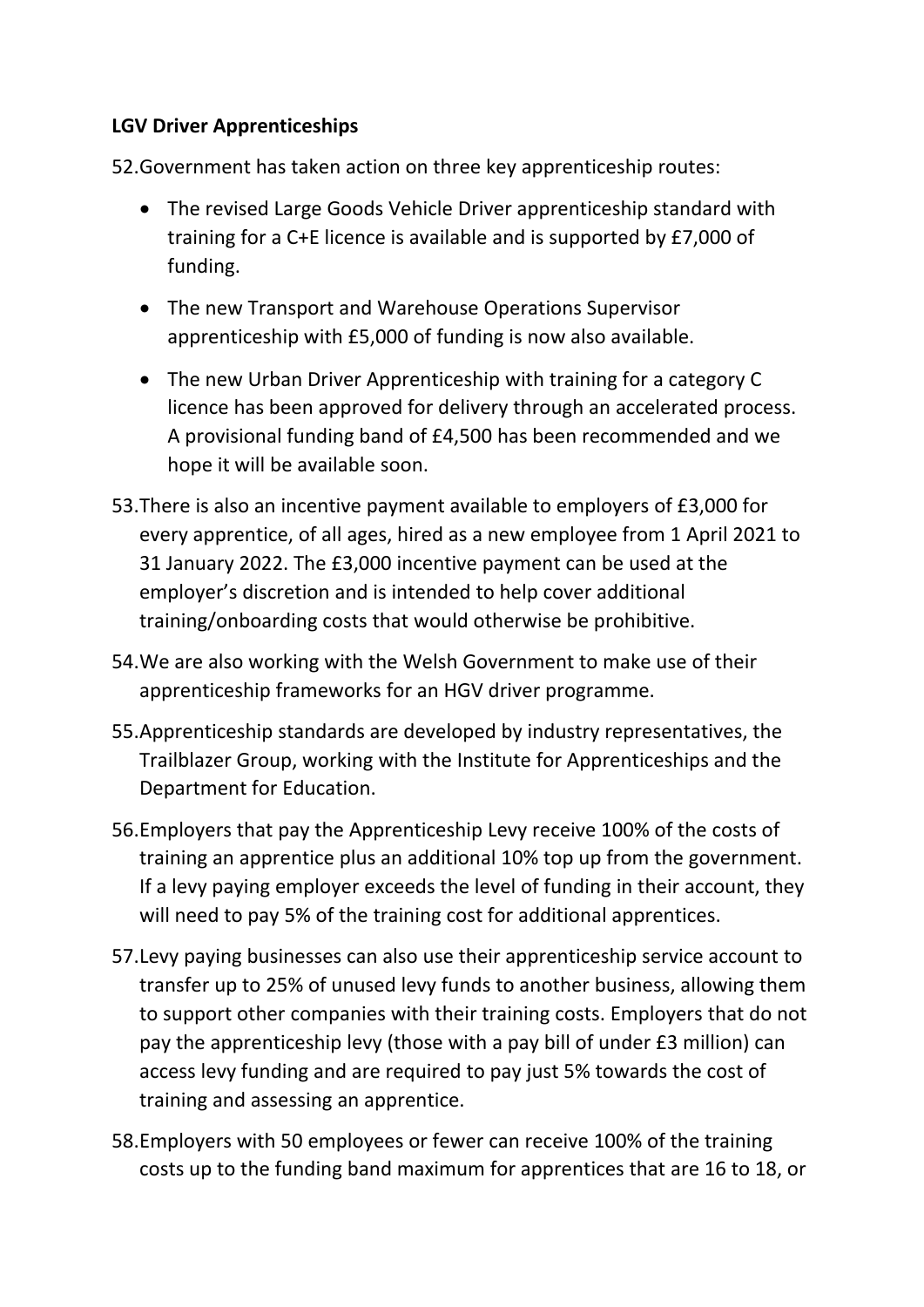19 to 24 with an education, health and care plan provided by their local authority or has been in the care of their local authority

### **DWP/JCP lorry driver training pilot**

- 59.The pilot scheme in Lincolnshire and Nottinghamshire is underway and the first trainees have now taken their test. We are keen to support the scaling up the training programme through Jobcentre Plus.
- 60.JCP are also working with logistics employers in other areas through their Sector Based Work Academy Programme (SWAP) to address their skill shortages. We are encouraging the industry to work with Jobcentre Plus as this will help JCP gain a better picture of vacancies in their regions and target resources accordingly.

### **Road to Logistics**

61.We provided a grant to Road to Logistics, to train ex-service personnel, the long term unemployed and ex-offenders. They are currently supporting the JCP pilot. Road to Logistics is currently working with HM Prison Service in Wales and are seeking establish a training academy at Parc Prison in South Wales to train ex-offenders. It is hoped that a successful scheme at Parc could see further academies across the UK.

### **Adult Education Budget**

62.There is additional Government funding for both medical and HGV licences for any adult who completes an HGV driving qualification accessed through the Adult Education Budget (AEB) in academic year 2021/22. This is open for applications via Further Education/training providers. AEB funding will cover 1,000 applications.

#### **Think Logistics**

63.DfT provided grant funding to Think Logistics who, with Career Ready, are working to attract young people to the profession by promoting the benefits of working in the sector and encouraging the provision and take up of paid internships for young people.

#### **Improvements to working conditions**

64.A key issue in both the retention of existing drivers and encouraging greater diversity within the workforce, is improved working conditions. We are aware that in many cases areas for overnight parking are unavailable,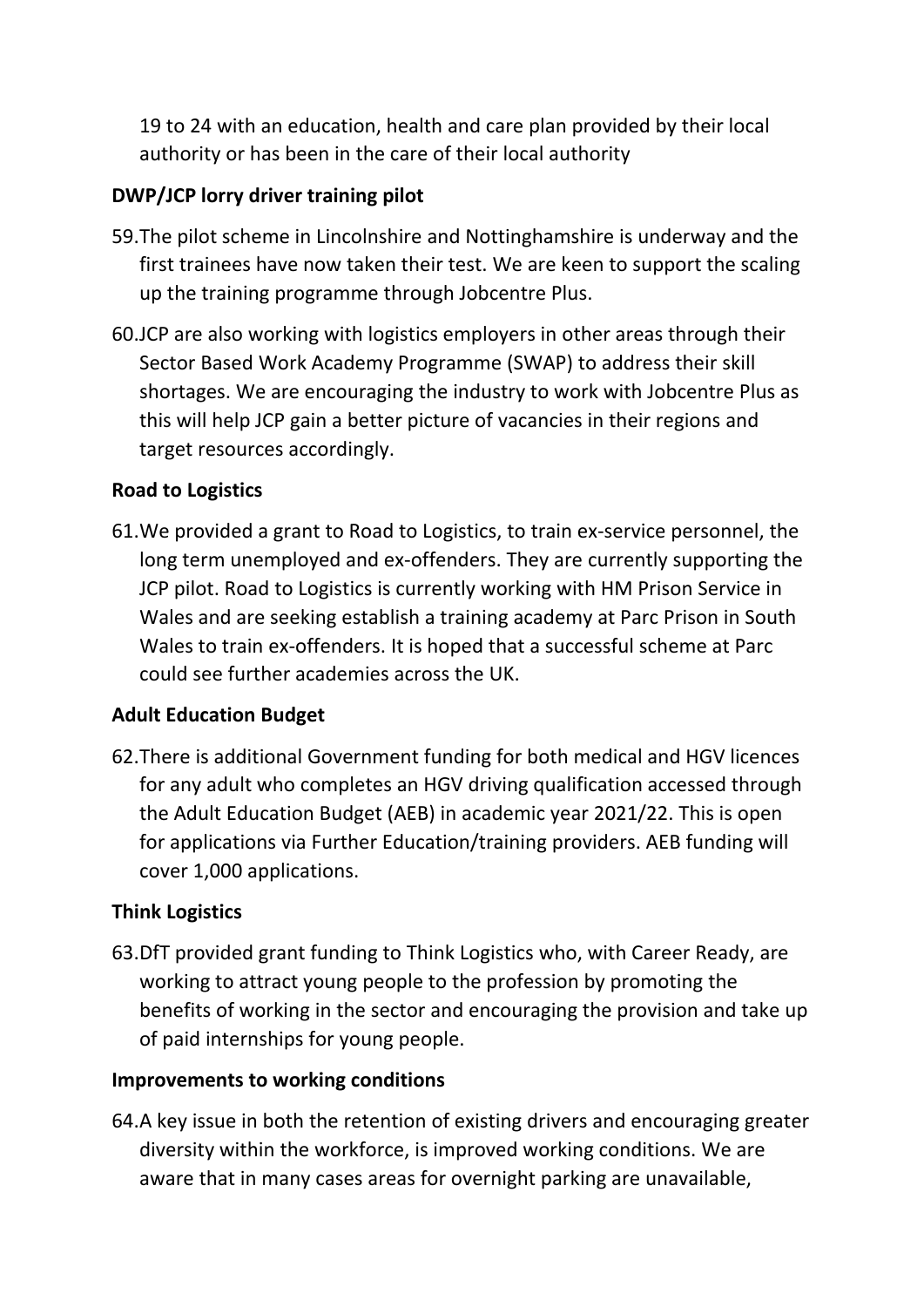unsafe or unsanitary. We are therefore supporting efforts to improve, secure and expand lorry parking sites.

- 65.As set out in our Written Ministerial Statement of 11 November, to support our hauliers' access to parking and services in the near term we are working with our partners to identify and deliver a number of temporary sites where short-term modular facilities can be installed to address some of the immediate need.
- 66.A programme of longer-term measures is under development supported by the £32.5M in roadside facilities for hauliers announced in the budget and we will publish a Future of Freight plan, a long-term strategic plan for the sector, in coming months.
- 67.We are encouraging National Highways to consider how their land holdings can be used to provide additional parking spaces nationwide, to give priority to the provision of lorry parking across the Strategic Road Network and assist local authorities in identifying areas of lorry parking need.
- 68.The planning system must also play its part in meeting the needs of hauliers and addressing current deficiencies. A number of actions relating to the planning system are set out in a joint Written Ministerial Statement from Secretaries of State for Transport and the Department for Levelling up Housing and Communities of 8 November<sup>4</sup>.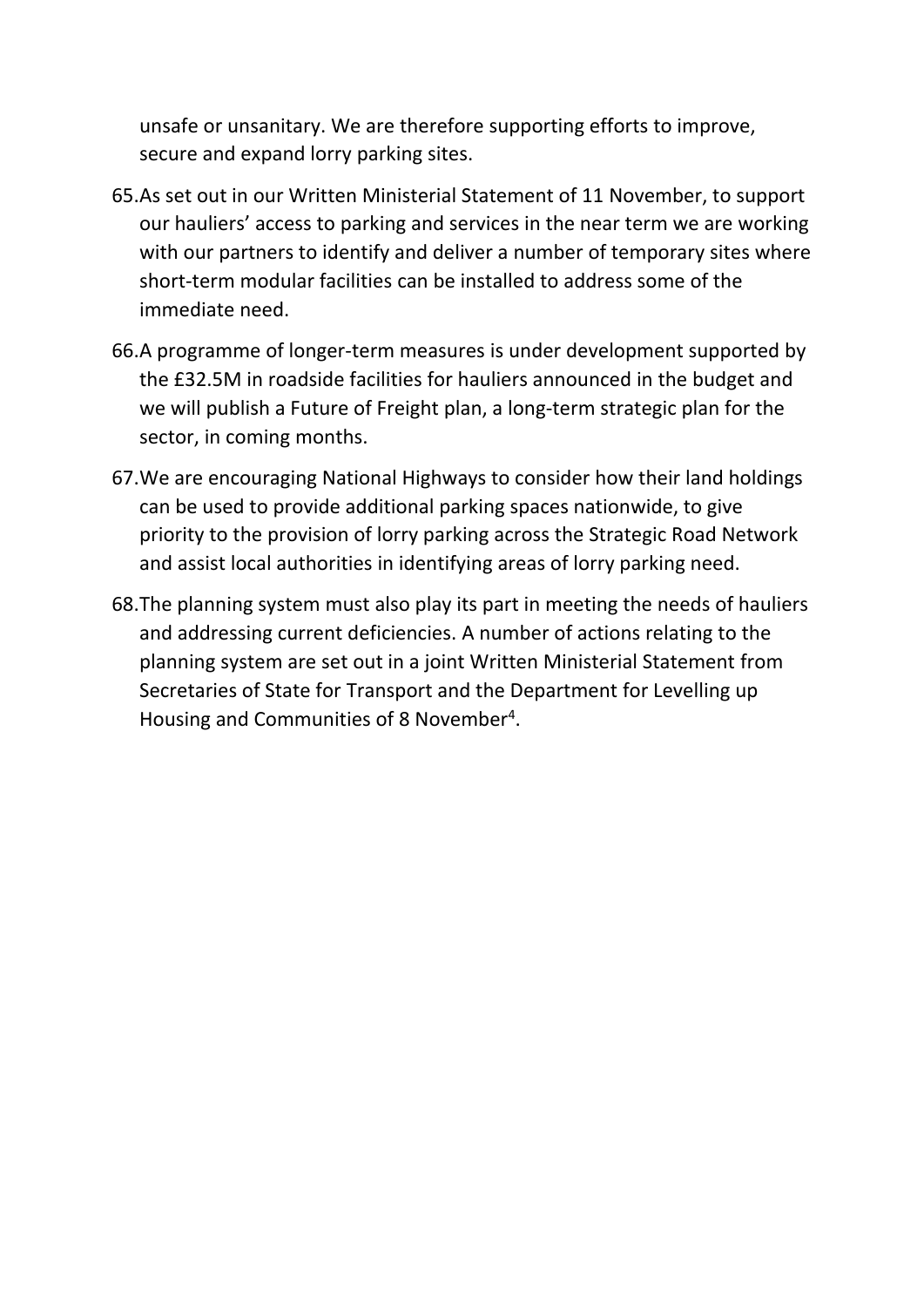# **Section 4: The potential effects of the Government's policies and regulations on road safety**

69.Great Britain's roads are amongst the safest in the world and the Government is committed to building on and improving this record. The Department for Transport has recently launched a consultation on proposals to set up a Road Collision Investigation Branch (RCIB), which would carry out thematic investigations and probe specific incidents of concern to establish the causes of collisions and make independent safety recommendations to help further improve road safety across the country.

### **Driving licence changes**

- 70.The regulatory changes to driving licence acquisition described in Section 2 are not expected to have negative impacts on road safety.
- 71.The Motor Vehicles (Driving Licences) (Amendment) (No. 5) Regulations 2021 were laid on 23 November 2021 and will remove the need for drivers to take an additional test in order to tow heavy trailers behind their cars, simplifying the law and treating all driving licence holders the same irrespective of when they passed their test. Around 16 million drivers who took their test before 1997 already have that right and this measure lets everybody enjoy the same privilege. When the law is changed, all car drivers will be able to tow a trailer weighing up to 3,500kg without the need for an additional test.
- 72.There is no current information to demonstrate that the competence and skills will worsen if car drivers do not take a statutory test to tow a heavy trailer. Road safety improvements in recent decades is due to a number of factors including improvements to vehicle safety and road infrastructure, and other changes to licencing laws such as the introduction of the hazard perception test and it is not possible to isolate or identify the casual impact of any one factor. An accredited training scheme is being developed which will provide the opportunity for standardised training and assessment for all drivers who wish to tow a trailer of any size and will contribute towards drivers knowledge and skills and is expected to support and enhance road safety standards.
- 73.The Motor Vehicles (Driving Licences) (Amendment) (No. 4) Regulations 2021, laid on 18 October, remove the need to get a full HGV licence first before being able to get an HGV and trailer licence (or bus and trailer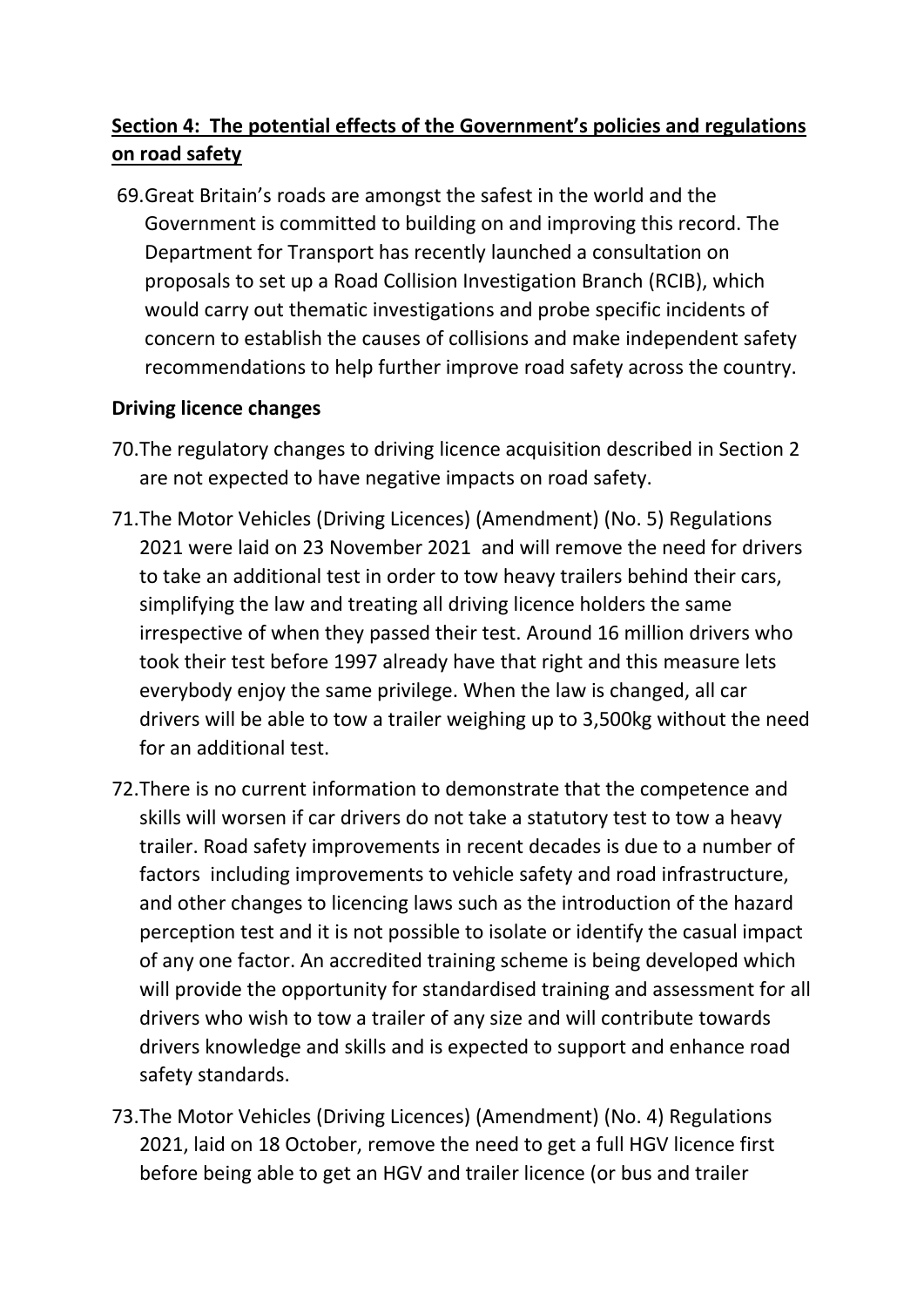licence). In removing this step (or "stage"), we speed up the process HGV drivers take to qualify to tow a trailer at a time when we critically need more drivers. Learner drivers will continue to have to train and practice in rigid or articulated HGVs (or bus) so that they have skills and knowledge to successfully pass the practical test. The required standards of the test remain the same. It also frees up driving examiner time which can be used to increase the number of HGV tests creating up to 900 additional test appointments each month.

- 74.The Motor Vehicles (Driving Licences) (Amendment) (No. 3) Regulations 2021, laid on 18 October. enables authorised 3rd parties to conduct the HGV test of the off-road reversing manoeuvres test, and, for lorry or bus and trailer combinations, an uncoupling and recoupling exercise. This will allow tests conducted by DVSA to be increased from 4 to 5 a day for a fulltime examiner. This change simply alters the sequencing to make it more efficient and will not impact drivers having to show that they are safe on our roads. In order to obtain full entitlement HGV driver must pass both the off-road test and the practical on-road test which continues to be provided by the DVSA.
- 75.The removal of the stage in acquiring an HGV licence is not expected to have an impact as drivers will continue to need to demonstrate that they meet the required standards in order to pass the test. The testing standards have not changed. Similarly, on the third-party provision of the off-road part of the HGV test, drivers' skills will be tested as part of the practical and will continue to have to pass both off-road and on road elements of the HGV test. DVSA will be responsible for approving and auditing the thirdparty providers with powers to remove a provider's approved status.
- 76.We will monitor any impact on road safety from the change in the rules and the regulations expect a post implementation review before the end of 3 years from their implementation.

#### **Temporary exceptions to drivers' hours rules**

77.The temporary relations to Drivers' Hours Regulations described in section 2 operate under strict rules. Drivers' hours rules are an important road safety measure and any deviation from the rules must be a last resort when other means of mitigating a situation have failed. Therefore, the temporary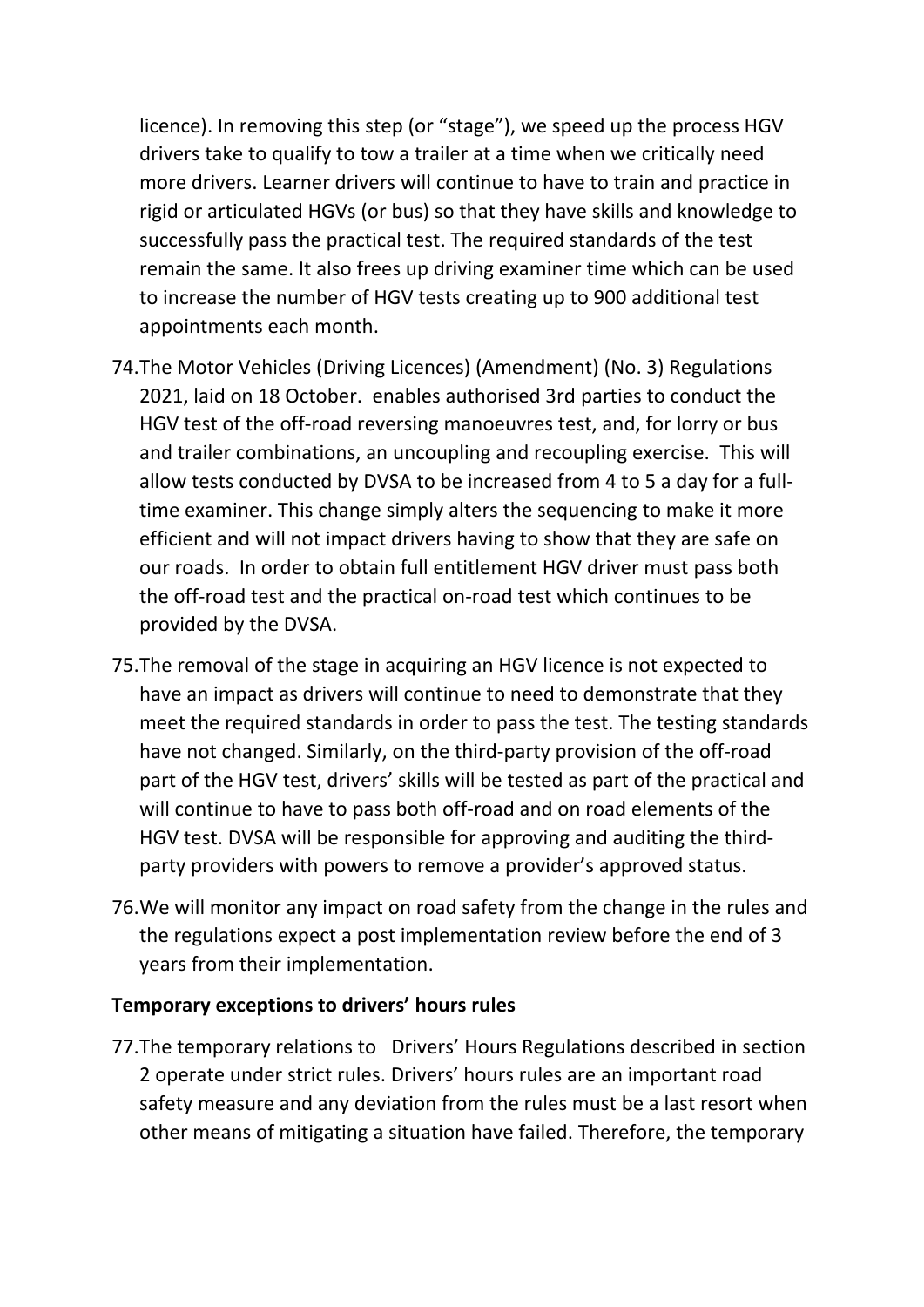relaxation to the drivers' hours rules must only be used where necessary by drivers and transport operators.

78.Under the relaxations, drivers can either:

- increase their daily driving limit from 9 hours to 10 hours up to four times in a week (instead of increasing it from 9 hours to 10 hours twice a week); or
- take two consecutive reduced weekly rest periods, of at least 24 hours in a two-week period (instead of one regular weekly rest period of 45 hours and one reduced weekly rest period of at least 24 hours, in a twoweek period); together with an increase to the fortnightly driving limit from 90 hours to 99 hours; to allow for two consecutive reduced weekly rest periods to be taken. This must be followed by two regular weekly rest periods of at least 45 hours. In addition, any reduction in weekly rest shall be compensated for in the normal way by an equivalent period of rest taken before the end of the third week following the week in question.
- 79.The practical implementation of the temporary relaxation should be through agreement between employers, employees, and driver representatives. Operators must notify the DfT if this relaxation is used.
- 80.The temporary relaxation of the rules must be used only where necessary, otherwise the normal drivers' hours rules should be followed. These limit drivers' working hours (which includes driving and any other work) to an average of 48 hours a week over a 17 to 26 week reference period. These regulations also limit drivers to a maximum of 60 hours in any given week, provided the average is still 48 hours. This ensures drivers are not working continuously long hours, even if working under a temporary relaxation of the drivers' hours rules.
- 81.Driver safety must not be compromised. Drivers should not be expected to drive whilst tired - employers remain responsible for the health and safety of their employees and other road users. All daily rest requirements, including the need to take a break of 45 minutes after 4.5 hours of cumulative driving, remained unchanged.
- 82.Operators using the relaxation are required to notify the Department that they intend to or have used the relaxation. This assists transparency and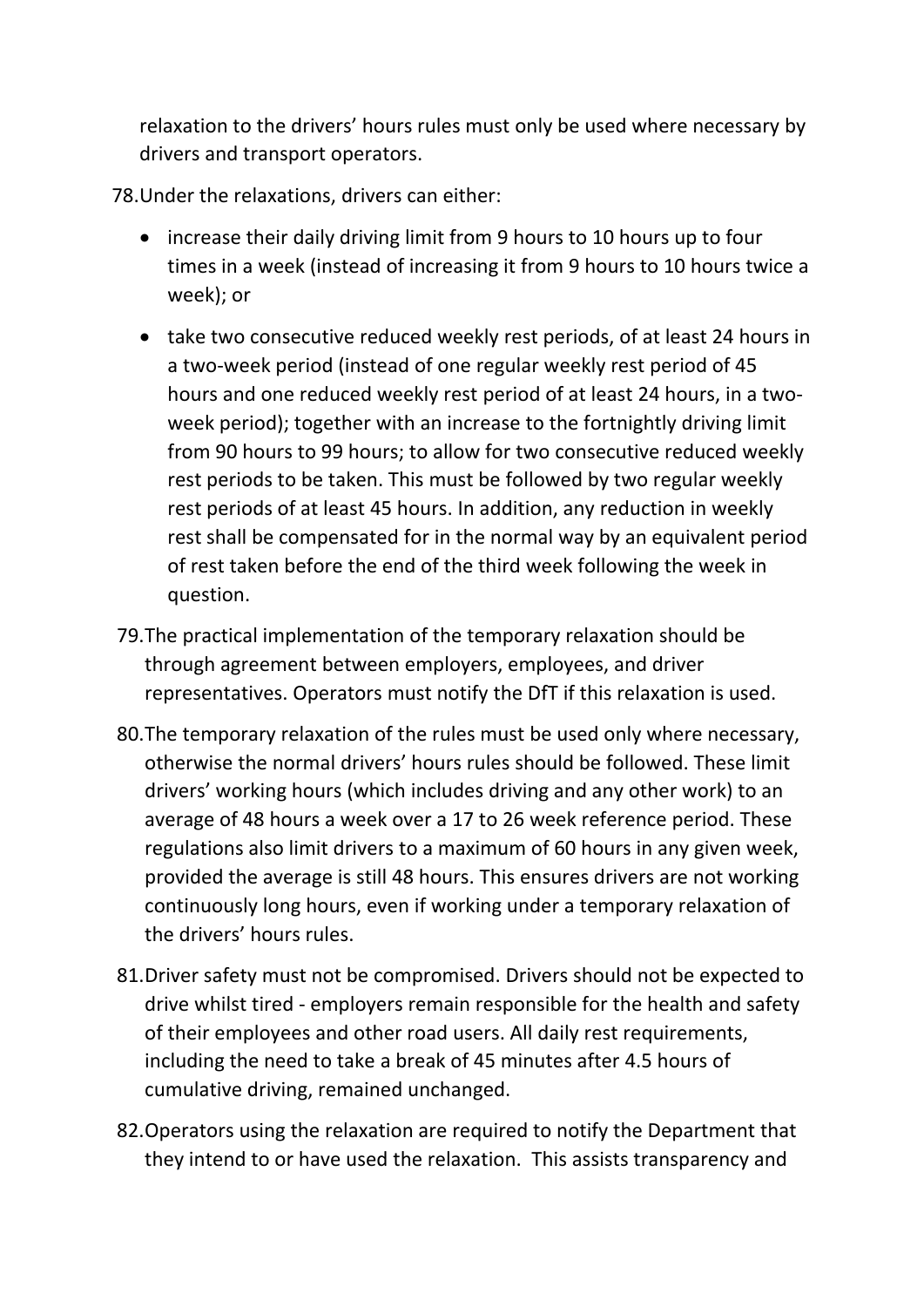later checking of compliance. The Driver and Vehicle Standards Agency (DVSA) has extensive powers to investigate; it can issue penalties, and it can refer GB operators and transport managers to the Traffic Commissioners if it considers relaxations have been used wrongly.

- 83.For the period 12 July to 31 October, the DVSA undertook a total of 6,241 targeted checks on UK operators. As part of those checks, 1,605 offences were identified for drivers' hours violations of which 265 were serious enough to attract a fixed penalty. These violation rates are consistent with previous periods when exceptions were not in place.
- 84.For operators that notified the Department of their intent to make use of the relaxations, the DVSA applied the OCRS as part of undertaking targeted checks. This resulted in a total of 111 checks against operators that had notified the Department of their intent to use the relaxations over the period 12 July to 31 October. 58 offences for drivers' hours were identified, of which 12 related to the relaxed rules, but none was sufficiently serious to warrant a fixed penalty.

#### **Temporary Extension of Dangerous Goods Driver Licences**

- 85.The Department for Transport has extended of Dangerous Goods Driver (ADR) Licences. Authorisation 990, made under Regulation 12 of the Carriage of Dangerous Goods and Use of Transportable Pressure Equipment Regulations 2009 permits the extension of ADR licences which were due to expire between 27 September and 31 December, until 31 January 2022. This will maximise the capacity of drivers' time on the road whereas they would otherwise be withdrawn to undertake refresher training and examination.
- 86.An ADR licence is valid for a maximum period of 5 years, with refresher training and examination due within the last 12 months of validity. This extension potentially applies to 3500 drivers, including approximately 2000 fuel tanker drivers. Given that the average pass rate for ADR refresher training is 98.6%, an extension to the validity of these licences is considered to present a minimal risk to road safety. It is expected that the risk posed would change exponentially with any further extensions due to the increasing lapse in refresher training.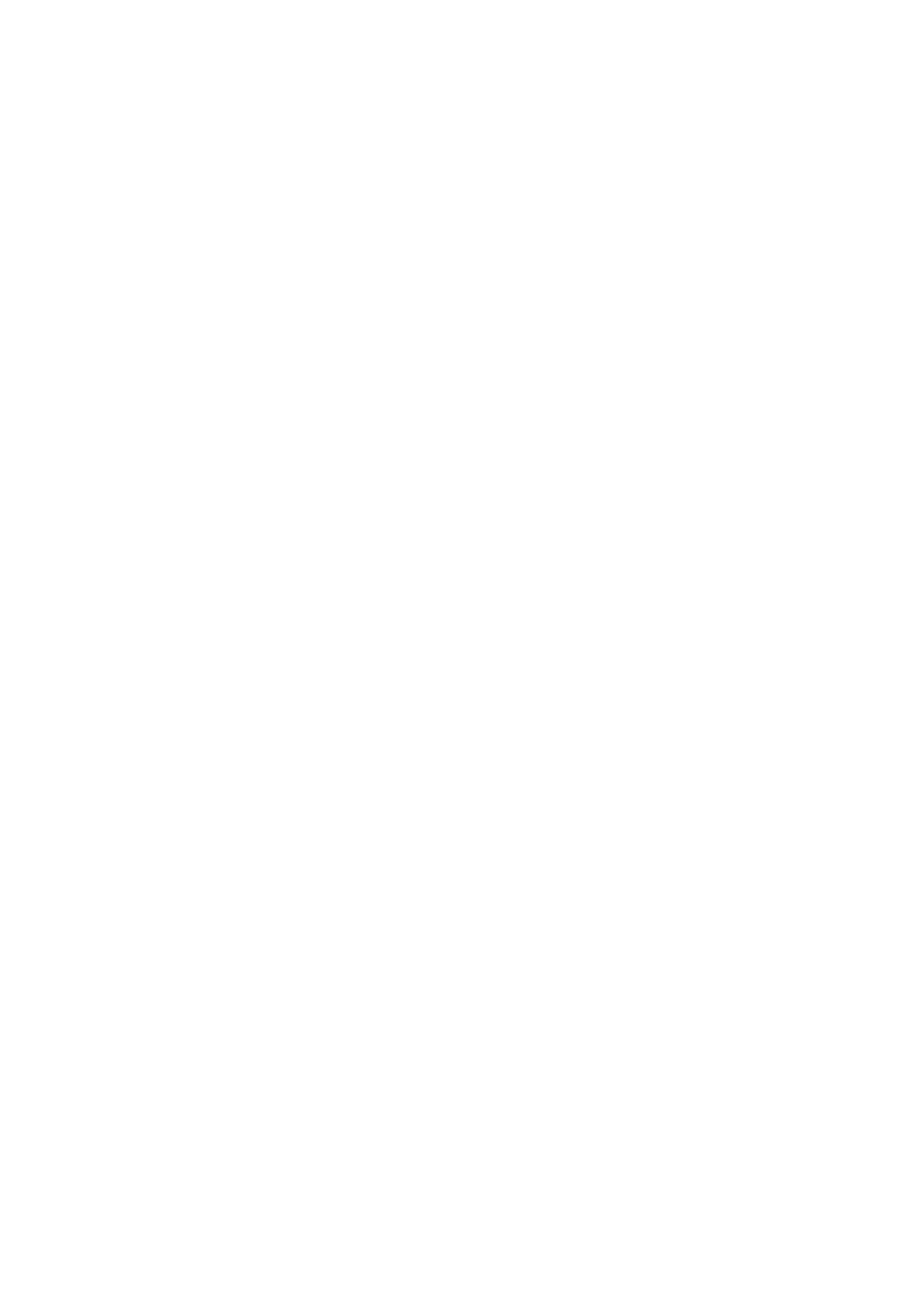## **Section 5: Infrastructure, including roads, ports and airports, with a particular focus on capacity, resilience and interoperability**

- 87.Most domestic freight is moved by road and will continue to do so in future. It remains vital to ensure that our roads and supporting infrastructure are maintained and developed with freight in mind, both for domestic supply chains and to support efficient international movements.
- 88.Other modes have an important role to play whether supporting lower carbon journeys, carriage of bulk goods, or high-value, time-critical movements.
- 89.The Department for Transport has established the Freight Council; a crossmodal collaboration between industry and Government, focusing on the development of a long-term plan for the freight sector. The Council comprises representatives from across government and chief executive officer-level representatives from all freight modes to consider crosscutting issues relevant to the freight sector and ensure an ongoing strong voice for freight across government, reflecting its critical importance.

### **Planning**

- 90.In the 'Planning for the Future' White Paper, the Government set out its vision for a new and improved planning system. The White Paper set out changes in the way we plan for and design new development. This will include reviewing the National Planning Policy Framework. The planning reforms, led by the Department for Levelling up, Housing and Communities will provide an opportunity to review the current system and ensure sustainable development is a key part of any future planning system; this will include considering how the freight system is sustainably planned and delivered.
- 91.The National Planning Policy Framework has been amended to reflect that the movement of freight can have specific location requirements. It makes clear that planning authorities should plan for storage and distribution operations at a variety of scales and in suitably accessible locations. Updates were also made to planning practice guidance on housing and economic needs in July 2019 regarding the need for planning authorities to assess the need and allocate space for logistics, including last mile facilities.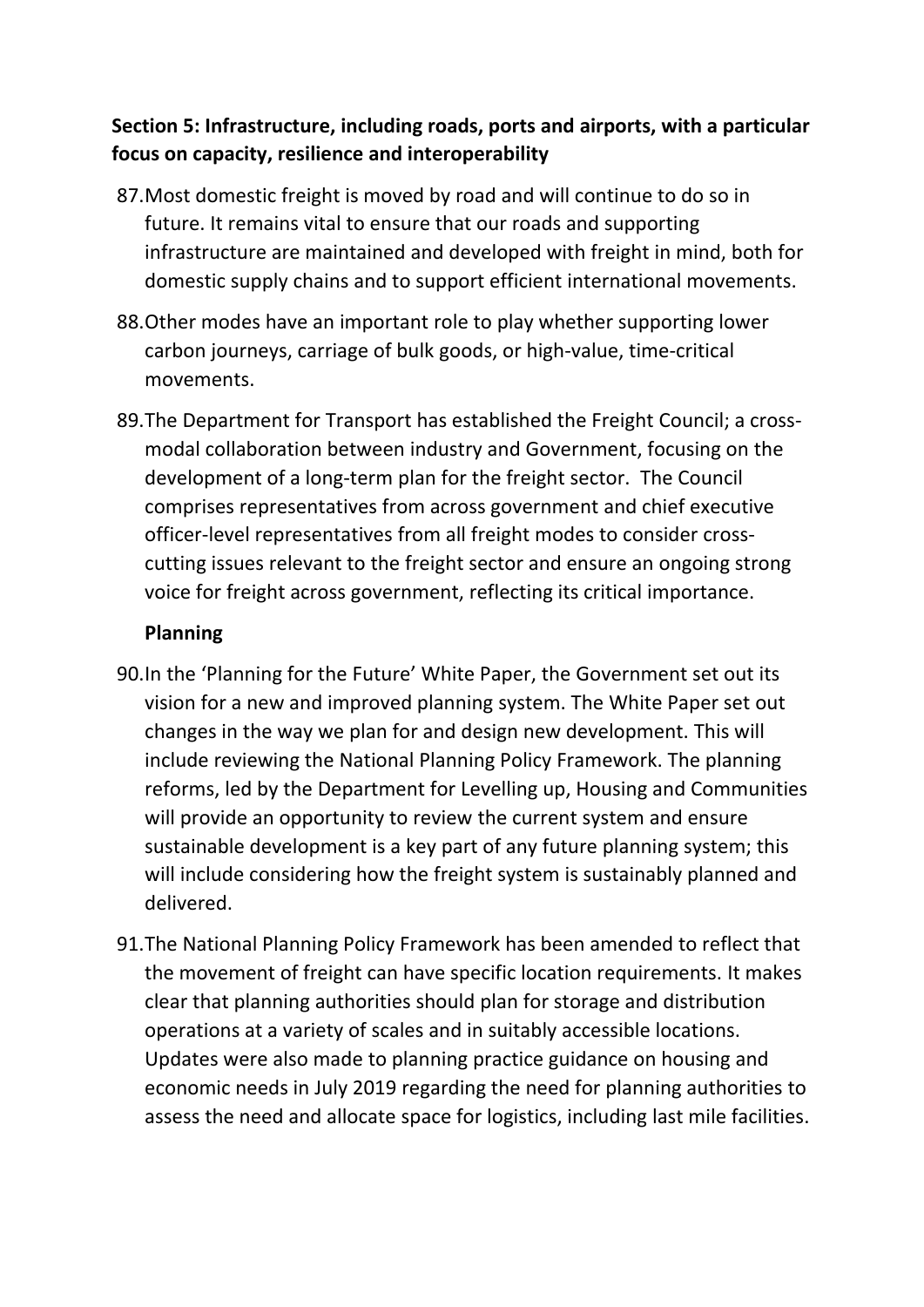- 92.Furthermore, in Nov 2021 the Department for Transport published a written ministerial statement announcing the joint initiative between the Department for Transport and Department for Levelling Up, Housing and Communities on planning reforms for lorry parking, and to emphasise the critical importance of the freight and logistics sector. This also sets out accelerating work recommended by the National Infrastructure Commission to consider the appropriateness of current planning practice guidance.
- 93.The Department for Transport established a Future of Freight programme, which is working in partnership with industry throughout 2021, to assess whether further changes are required to support freight industry aspirations by better understanding the successes and challenges of planning for freight. A planning focussed industry roundtable is planned for November as part of the final stages of Future of Freight's engagement programme, following Planning being identified as a key factor to the future success of freight and logistics sector in Freight Council meetings and industry workshops.

### **Investment in roads and infrastructure, including lorry parking**

- 94. The Roads Investment Strategy 2, published in 2020<sup>5</sup>, set out the Department for Transport's plans for investment over the period 2020 – 2025 to ensure the strategic road network meets the needs of modern society and keeps goods moving.
- 95.SR21 builds on the progress made at SR20 to boost connectivity across all parts of the country. The settlement delivers £24 billion of strategic roads investment from 2020 to 2025, delivering over 60 upgrades, including the largest scheme in a generation – the Lower Thames Crossing – and major upgrades to the A66, A428, A417 and A12.
- 96.The Autumn Spending Review also confirmed £2.6 billion between 2020- 2025 for a long-term pipeline of over 50 local roads upgrades and over £5 billion for local roads maintenance: crucial for last-mile deliveries and remote communities.

### **Lorry parking**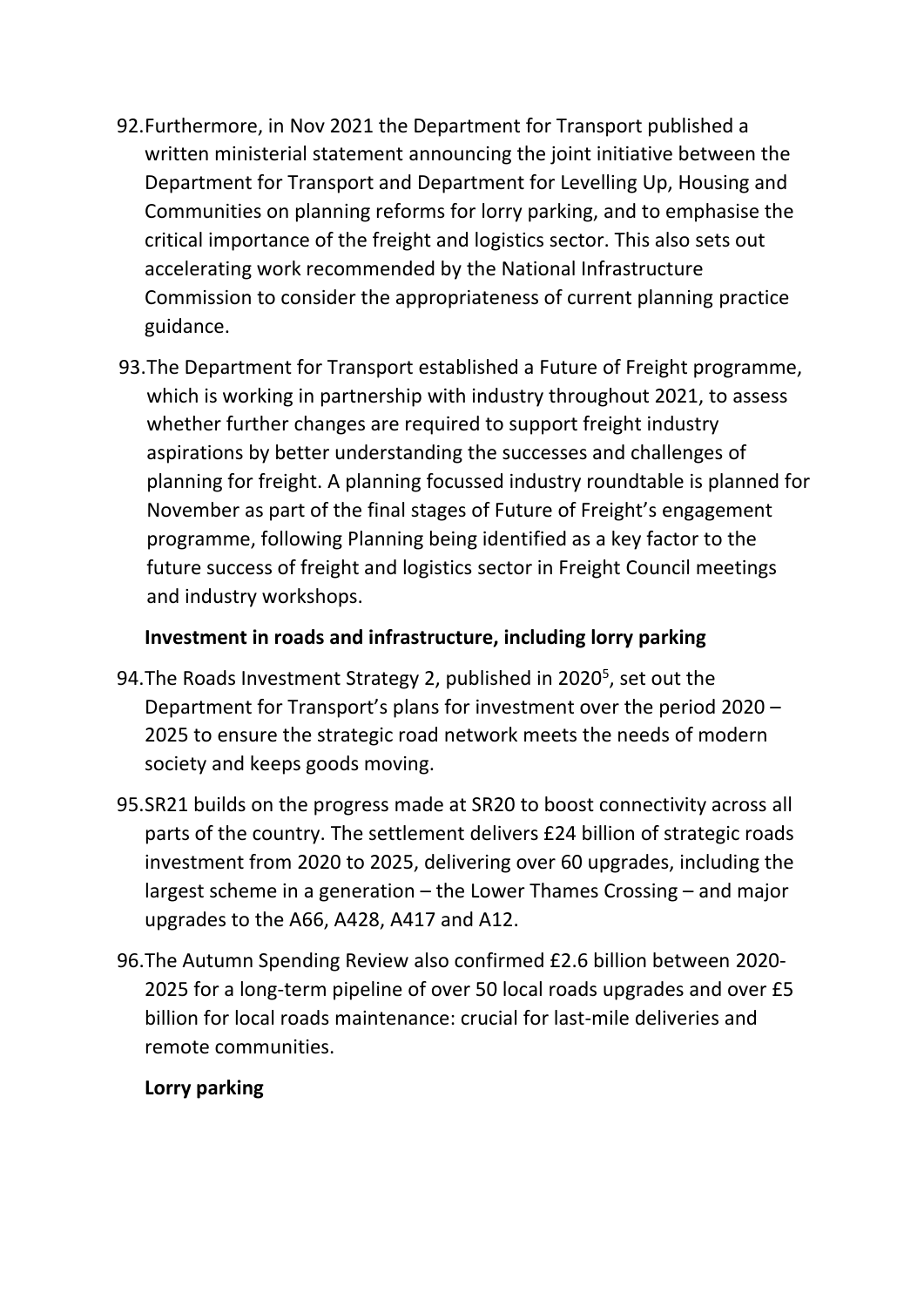- 97.The Department is working at extreme pace to deliver short term improvements to the lorry parking and driver welfare facilities in the run up to Christmas 2021.
- 98.The Department has appointed contractors to provide modular driver welfare facilities for interim lorry parks and has written to priority local authorities, relevant government departments and public bodies with transport infrastructure to identify suitable areas of hard standing capable of hosting 50 plus HGVs. The actual number of sites is yet to be determined as we evaluate responses. Due to the limited availability of hard standing areas and geographic dispersal it is not envisaged that this initiative will require any changes to the road network or traffic controls s or that there would be a material impact on HGVs route preferences.
- 99.The Chancellor of the Exchequer announced in the October Budget investment of £32.5 million in roadside facilities for HGV drivers on the road. The Department is developing plans for this longer-term work and will engage with local authorities and private sector operators of lorry parks to develop approaches to longer term improvements to the capacity and quality of HGV parking.
- 100. The funding will go towards supporting industry to improve both security and facilities available at existing sites, making the use of lorry parks more attractive to drivers. It may also be used to increase spaces for lorry drivers in England, mainly through part-funding of local proposals.

#### **Ports**

- 101. The UK ports and logistics industry is highly deregulated and marketresponsive. Ports have responded to pronounced structural change in the patterns of trade, both in bulk and unit-load traffic, with minimal need for government intervention. This has stood them in good stead for the further, unprecedented changes flowing from EU exit and from the pandemic. Major new development, provided that it is environmentally and socially responsible, is robustly supported by the National Policy Statement for Ports.
- 102. Ports have broad permitted development rights on operational land and so have been able, in most cases at least, to react in an agile way to fluctuations in the pattern of traffic.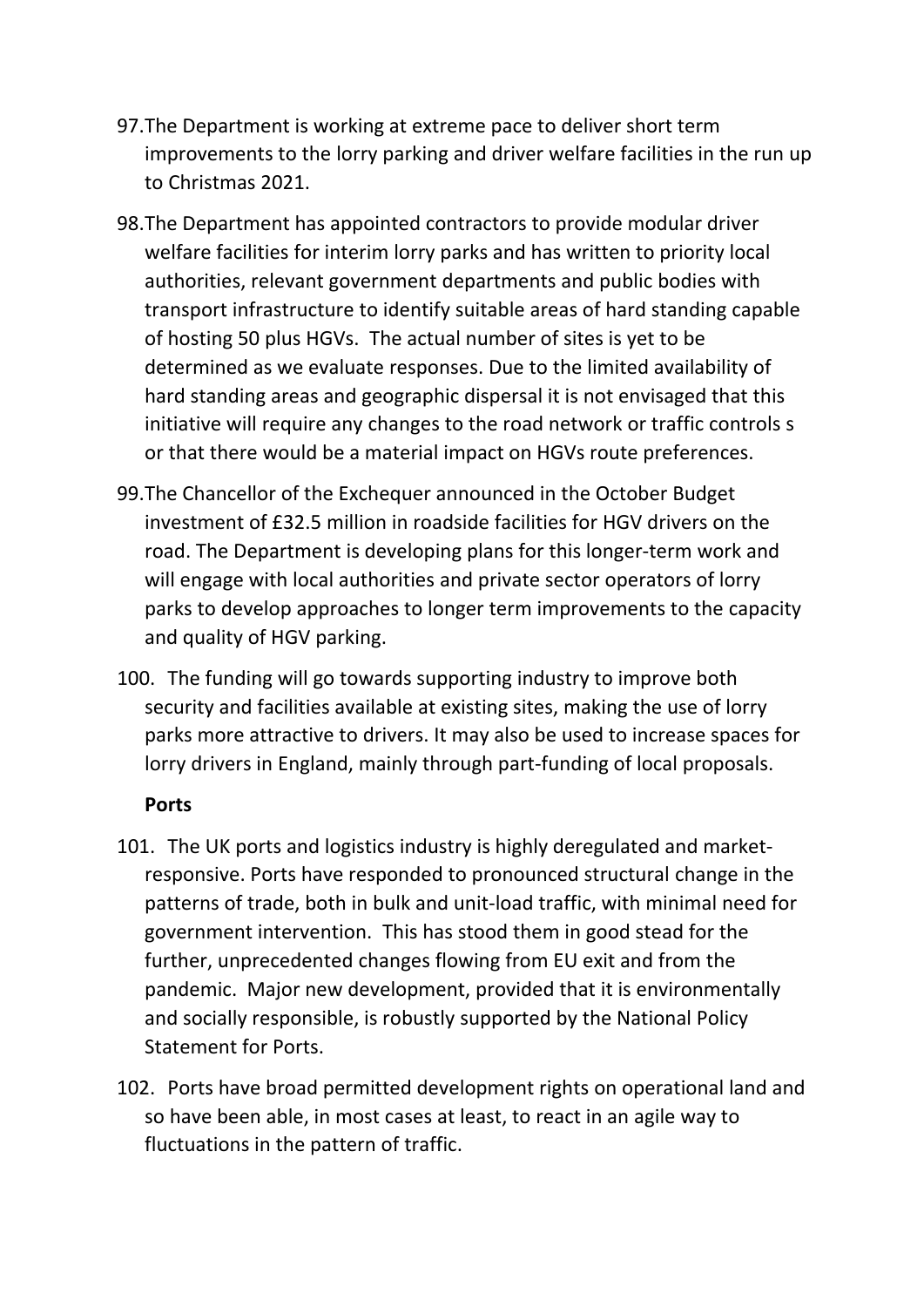- 103. From 1 January 2022, the following customs and border control changes come into effect: full customs declarations required at time of import for all goods; all applicable tariffs will be payable on import; UK entry safety and security declarations required for all goods (to prevent trade in illicit goods); and imports of products of animal origin and high-risk foods will require pre-notification. From July 2022, sanitary and phytosanitary (SPS) checks on EU imports of animal and plant origin will come into effect.
- 104. To assist ports' readiness, the Port Infrastructure Fund (PIF) was launched in October 2020. The fund is led and administered by BPDG in Cabinet Office; however, DfT disburses the grants on its behalf. £200M in grants were awarded to assist ports in building new, and upgrading existing, border facilities required to implement the new border controls. This was a derogation from the usual 'trader provide free' presumption (i.e. ports pay for their own on-site infrastructure) and was accompanied by parallel funding for HMG-provided and operated inland facilities for customers of ports for which on-site development was impractical (most notably Dover, Eurotunnel and Holyhead).
- 105. Although timescales were demanding, almost all ports that have been delivering on-site infrastructure via the PIF were on track to deliver in time for the introductions in January-March (2022) of controls on animal and plant products. However, enough were 'at risk' to prompt a further postponement until July 2022 (per the written ministerial statement by the Paymaster General on behalf of Lord Frost on 14 September).

#### Customs readiness

106. Each port is required to have chosen, and have approved, its Customs Control Model by 31 December 2021. By the end of October, over 200 ports had submitted applications to the National Frontiers Approval Unit (NFAU) of Border Force (>85% of 'in-scope' ports). However, risk remains regarding the ability of the NFAU to grant all approvals in time with HMRC now providing additional resource to bolster the process. Any ports that do not have their Customs Control Model approach approved by HMRC in time for 1 January may not be able to handle EU traffic or exports. HMRC have developed contingencies to ensure the flow of goods remains possible.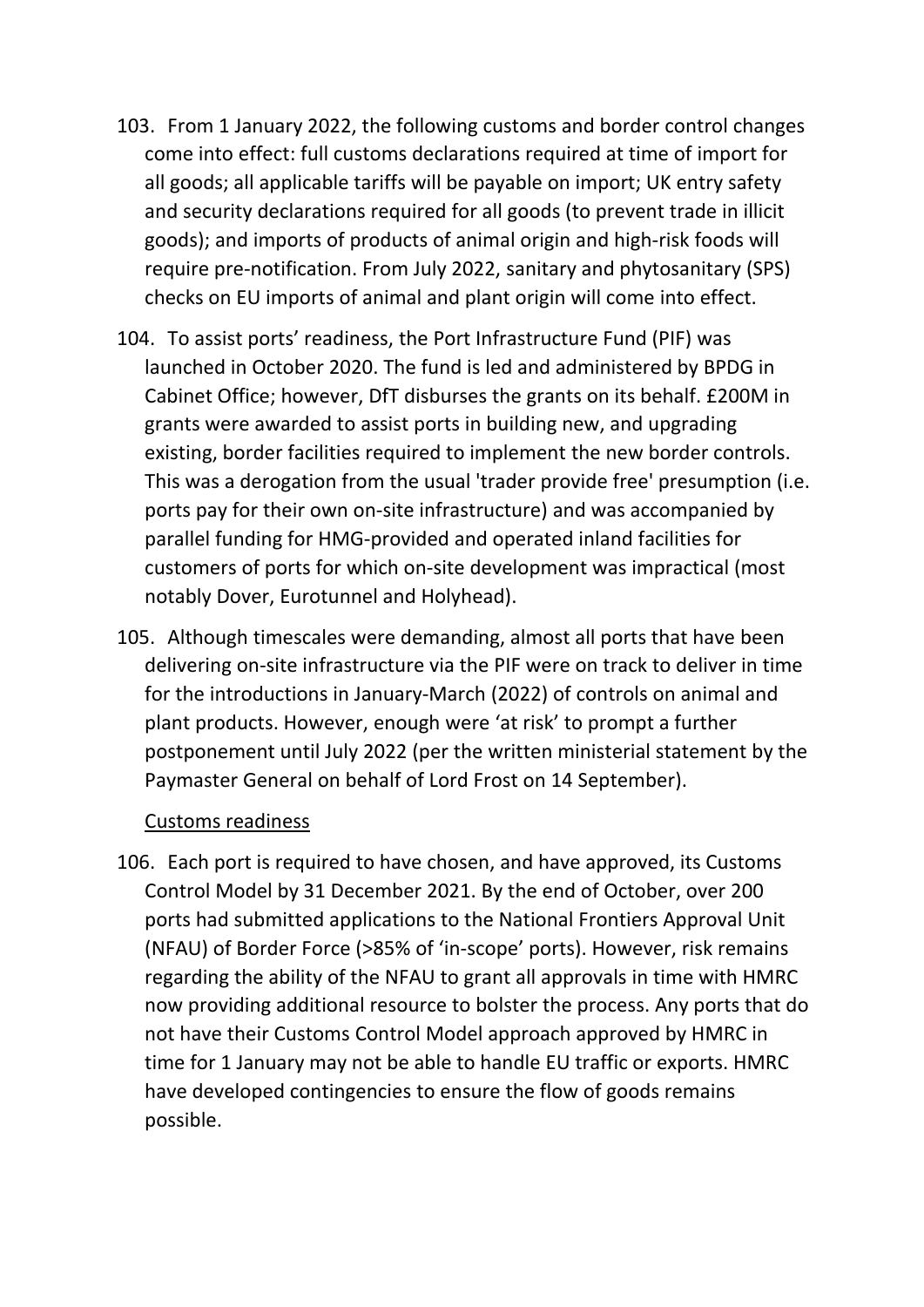- 107. There had been concern that there were too few live animal facilities to serve the country with HMG facilities serving the Short Straits representing almost a single point of failure risk (there exists one other small facility at the Port of Tyne).
- 108. DHSC is working to ensure that PPE stocks held at ports are removed so as to free up space required for daily throughput.

#### **Aviation**

- 109. The aviation industry is a private sector, therefore is market responsive. Airlines have adapted during the pandemic by placing goods within the main body of the aircraft across passenger seats as passenger numbers significantly declined. In 2019, UK airports handled around 2.5 million tonnes of air freight. In the first six months of 2021, UK airports handled around 1.1 million tonnes of air freight, about 12% less than the volume of air freight handled in the same six months of 2019 (pre-pandemic).
- 110. After freight arrives at a UK airport, goods are transferred to haulage companies and distributed around the country. Labour shortages within ground handlers (companies that handle the freight within the airport), and HGV drivers from freight forwarders has resulted in delays to freight processing and onward transportation. This has caused congestion of cargo storage at airports. The industry is currently responding to these challenges by sourcing further warehouse storage.
- 111. Less than 1% of the tonnage of international freight to/from the UK was moved by air in 2019. However, the value of air freight per tonne is significantly higher than other sectors and the cost of transport by air is significantly higher. Over 90% of air freight handled in the UK is accounted for by the five airports.: Heathrow, East Midlands, Stansted, Manchester and Gatwick. Heathrow is the UK's busiest airport, most freight arriving at Heathrow is carried in belly of passenger aircraft. In contrast, East Midlands and Stansted (the next two largest freight handling airports) facilitate almost all of their air freight on short-haul networks often operated by fastparcel carriers on dedicated cargo aircraft (UPS, DHL etc). Just over 70% of freight handled at UK airports is in the belly hold of passenger aircraft, the majority. East Midlands airport is the Uk's largest dedicated freight airport (i.e. freight only flights). of freight arriving at Heathrow is carried in this manner. In contrast, East Midlands and Stansted (the next two largest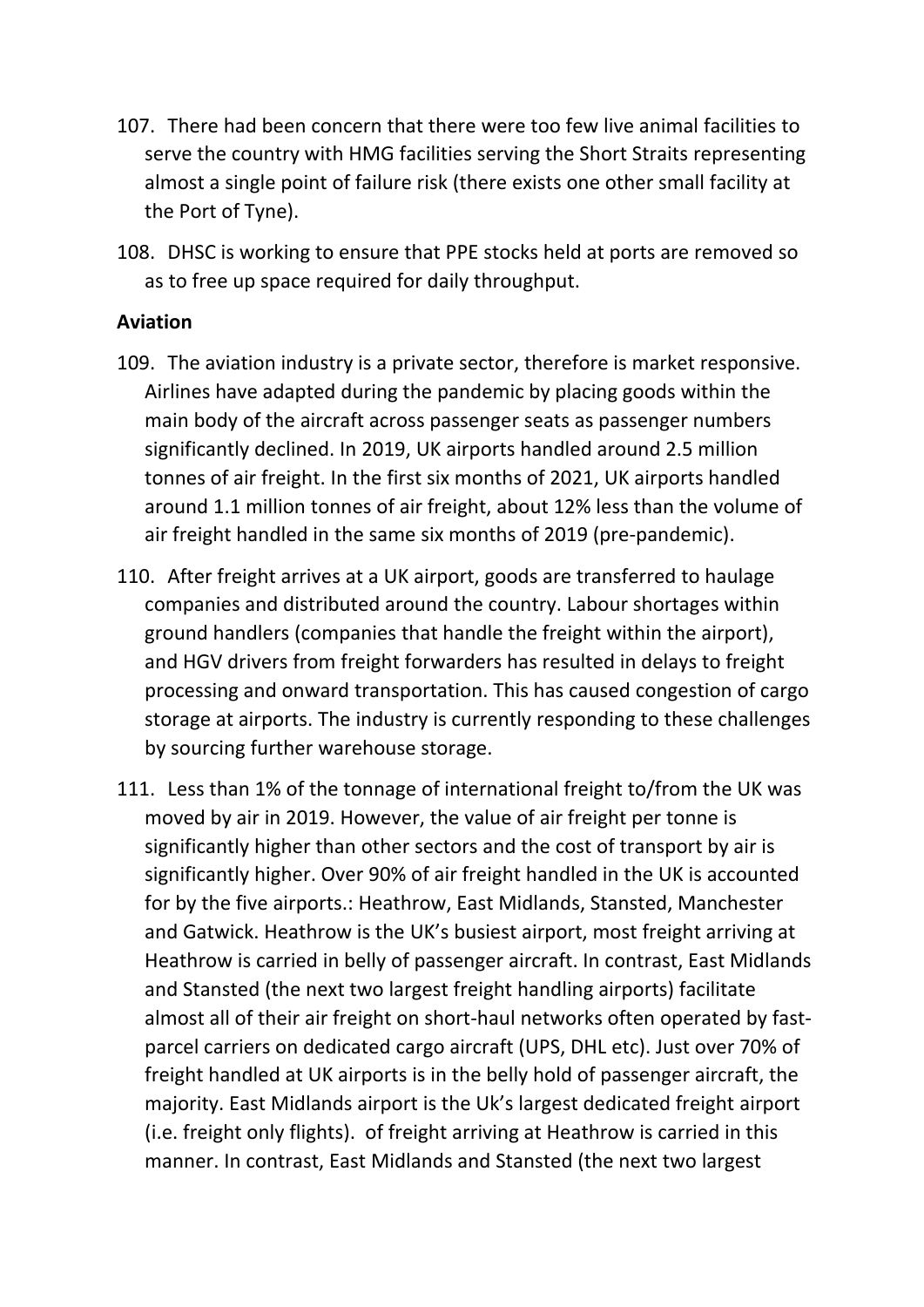freight handling airports) facilitate almost all of their air freight on shorthaul networks often operated by fast-parcel carriers on dedicated cargo aircraft (UPS, DHL etc). East Midlands airport is the UK's largest dedicated freight airport (i.e. freight only aircraft)

### Border Changes

- 112. East Midlands airport handles the largest amount of air freight travelling to or from the EU (237,667 tonnes in 2019) and accounts for 71% of total freight handled at East Midlands. Over 90% of air freight handled at Luton is from the EU but at a significantly lower volume. In comparison, Heathrow which handles the highest tonnage of air freight in the UK, only has 6% of air freight from the EU.
- 113. Airports that handle a large volume of EU air freight are preparing for new custom checks coming into force on 1 January 2022. Airports, such as Heathrow mainly handle non-EU air freight, therefore have established processes in place and are well versed with full custom check processes.
- 114. The introduction of the EU's new Entry and Exit System (EES) on passengers in May 2022 will have minimal impact on aviation owing to the entry / exit biometric data being checked in oversea airports.

### Noise Regulations

- 115. For the purposes of limiting aviation noise around Heathrow, Gatwick and Stansted, the Government has set limits on the number of aircraft movements between 23:30 and 06:00. This is a long-standing regulatory regime in place since the 1960s.
- 116. Over 90% of air freight is handled by Heathrow, East Midlands (no restrictions in traffic movements in the night period), Stansted, Manchester (night flight restrictions set by the Local Authority) and Gatwick, with much of the dedicated freight operating in these night period.
- 117. We have dispensation powers to permit more flights at the three designated airports if they are needed in the national interest as a mitigation to allow critical supplies to be moved. For other areas, there may be mechanisms for the SofS DLUHC to override local planning decisions under the Town & Country Planning Act 1990, which could be used to enable more night flights at other airports. Local Authorities will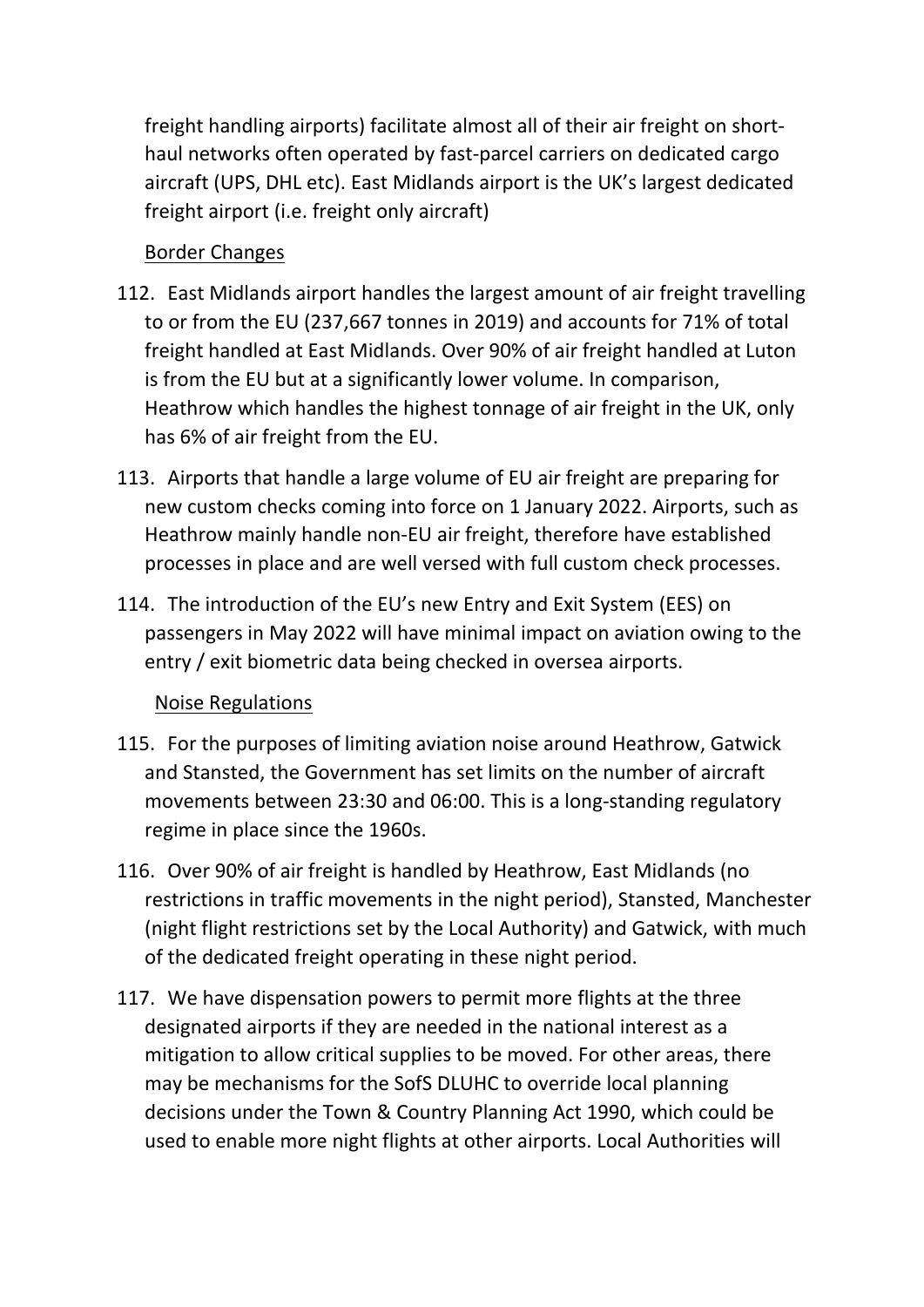through often take their lead from Government if we provide short term dispensation.

118. Any long term permanent changes to the number of night flights, (which have been limited for the purpose of noise) at any major airport would need to be consulted upon in a c.18 month process set out by the Airports (Noise-related Operating Restrictions) (England and Wales) Regulations 2018.

### **Rail freight**

- 119. The Williams-Shapps Plan for Rail<sup>6</sup> set out the biggest reform to the railway in three decades including a new offer for rail freight to support a growing, innovative, modern rail freight market. Under the Plan, Critical safeguards will be introduced to ensure freight operators receive fair access to the network and Great British Railways will have a statutory duty to promote rail freight to secure economic, environmental and social benefits for the nation and we will introduce a rail freight growth target, but this should not become a ceiling.
- 120. Between 2014-2019 the Government invested over £235m in the Strategic Freight Network to improve the capability and capacity for rail freight. Further infrastructure funding is being made available going forward through the Rail Network Enhancements Pipeline (RNEP). For example, the Government has invested £120.6m in the Southampton Freight Train Lengthening Project. Freight services between Southampton, the Midlands and the North can now carry up to 20% more goods as a result of track, signals and sidings improvements. Trains once restricted to 520 metres in length can now be extended up to 775 metres in length, or 14 extra containers per train.
- 121. A strategic freight unit is being established created within Great British Railways. This will act as a single point of contact for freight operators and customers across the network and will help to ensure freight is embedded in strategic decision making.
- 122. We strongly support modal shift of freight from road to rail. Intermodal journeys and mode shift incentives are covered at Section 8: Decarbonising Road Freight**.**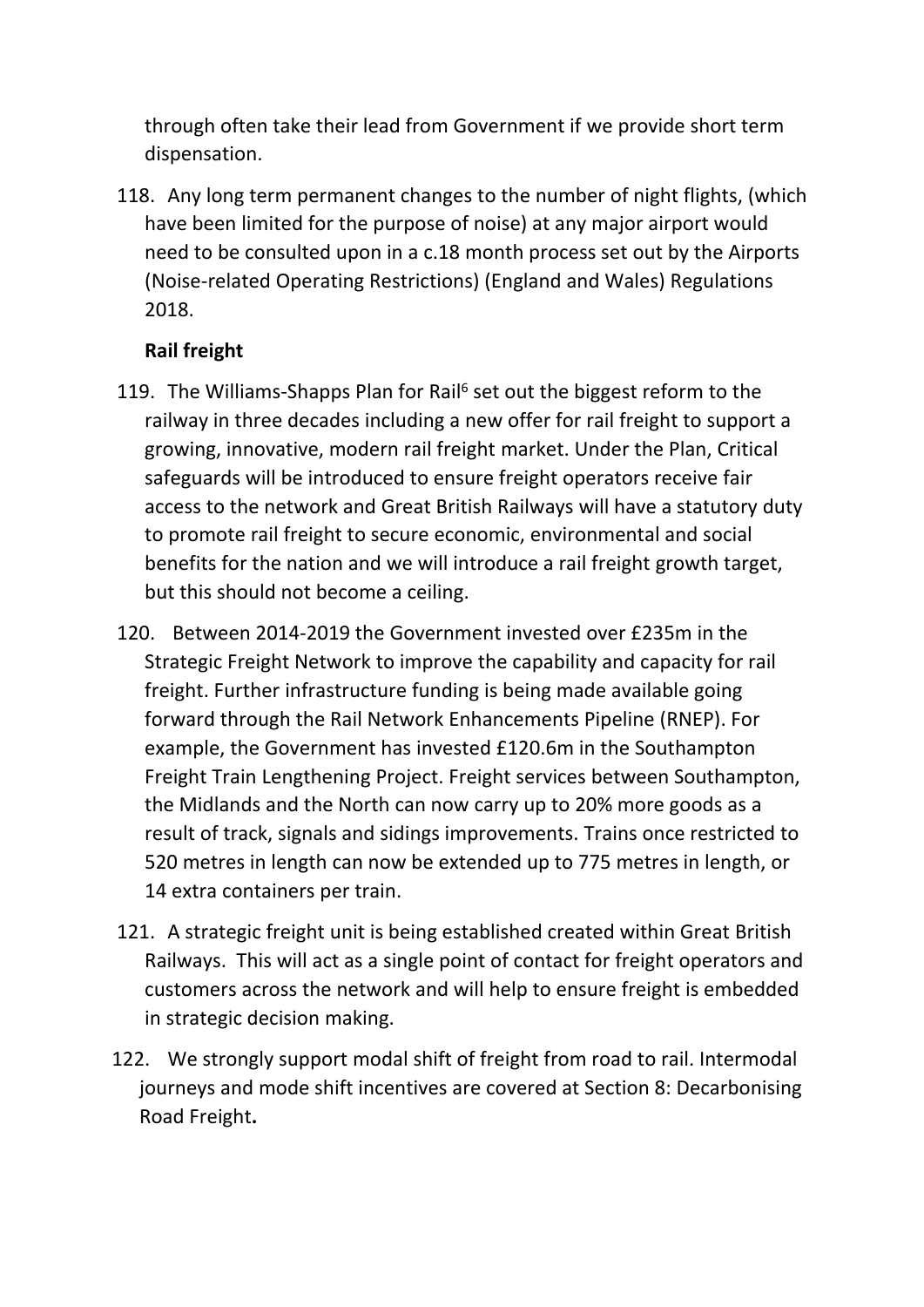## **Section 6: The effect of border procedures on road freight**

- 123. The importance of the Short Straits (in particular the Port of Dover and Eurotunnel) to UK trade with the EU is widely recognised. This trade can be disrupted for many reasons – operational difficulties at Eurotunnel or, for the ferry operators, bad weather, strike action etc.
- 124. In the run up to the UK's exit from the European Union and the end of the Transition Period, the Government considered the potential effect of the introduction of new border controls and put in place two mitigations. First, we introduced measures to support hauliers and traders become familiar with the new border processes. Second, we worked with the Kent Resilience Forum to deliver measures to mitigate the effects of any disruption that occurred.

### **Haulier readiness**

- 125. In preparation for changes from the 1 January 2021, we supported Haulier Readiness through measures that included a network of 46 Information and Advice sites upstream of UK ports. These provided advice, support and advisory readiness checks to hauliers, which enabled us to reroute those who were not border ready. We also developed guidance in the form of printed materials, the Haulier Handbook, training and outreach (delivered both face to face and virtually), translated into multiple languages.
- 126. The Kent Access Permit regulations also meant that drivers had to use the service 'Check an HGV is Ready to Cross the Border'. This supported drivers to have the correct documentation and prevent them from being turned back at the border.
- 127. The effects of these measures and of the efforts of hauliers and traders can be seen in the few HGVs that were turned back from the border after the end of the EU Transition Period. As the National Audit Office reported, the number of HGVs turned back from the border in January 2021 were only 8% (compared to 30-50% of laden and empty lorries arriving at the short Straits not ready for EU controls in the Reasonable Worst Case Scenario prepared in advance of the end of the Transition Period). . This reduced to-1% by March 2021.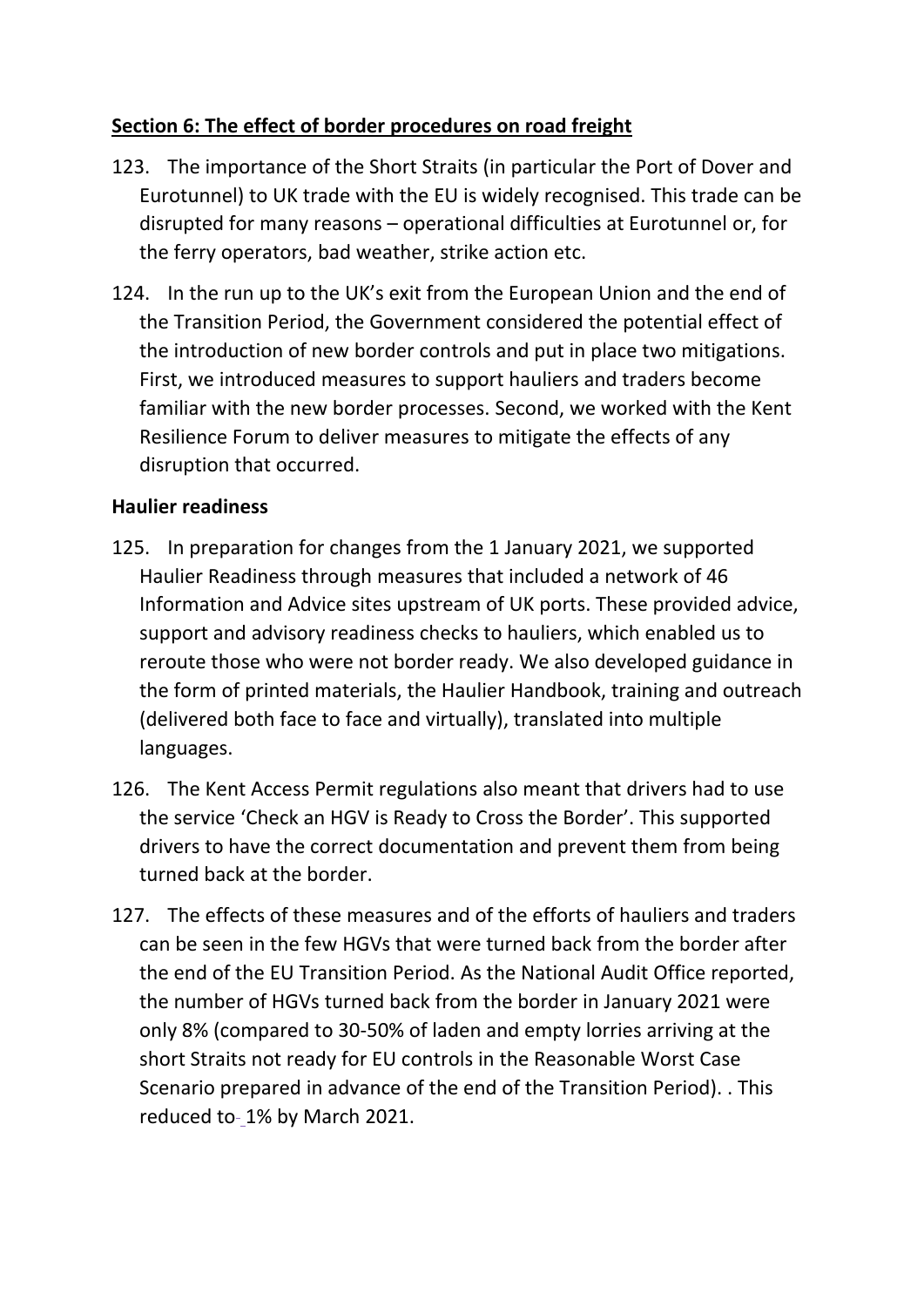- 128. In preparation for changes to export and (now) import controls for trading with the EU, DfT has been delivering the Haulier Outreach Programme since 2020. We are providing information, training and handson support to haulage and logistics firms and haulier drivers to mitigate the risk of HGV drivers carrying 'unready' loads for their customers, preventing disruption at borders
- 129. We have extended the number of our Information and Advice Sites (IAS), and expanded multilingual staffing provision, onto ferries and to EU ports, to hauliers to familiarise themselves with new systems and processes ahead of changes to UK border and import controls through 2021/2022.
- 130. Through the IAS, we have built a strong, positive reputation with hauliers and their drivers and wider industry, who see the sites as a place to go for help and support for a wide range of border-related issues. Industry have welcomed continued support with another iteration of the Haulier Handbooks' multi-lingual guidance and a dedicated digital platform, with a multi-lingual live chat function available for direct support on changes and requirements.

### **Traffic management**

- 131. The Kent Resilience Forum (KRF) takes decision on traffic management in response to disruption at the Port of Dover and Eurotunnel. First response is likely to be the Dover Traffic Assessment Protocol (Dover TAP) which allows up to 500 HGVs to be queued on a stretch of the A20.
- 132. In cases of more severe disruption, the KRF may deploy Operation Brock. Operation Brock involves the deployment of a moveable barrier on the London- bound carriageway of the M20 between junctions 8 and 9. Up to 2000 HGVs can be queued on the Coastbound carriageway while other traffic uses the contraflow.
- 133. Operation Brock was developed by National Highways (then called Highways England), the Kent Resilience Forum and DfT in 2018 as an alternative to Operation Stack (which closes stretches of the M20 causing problems on local roads when traffic was diverted away from the M20). The KRF will only deploy Operation Brock when there is risk of serious disruption at the ports.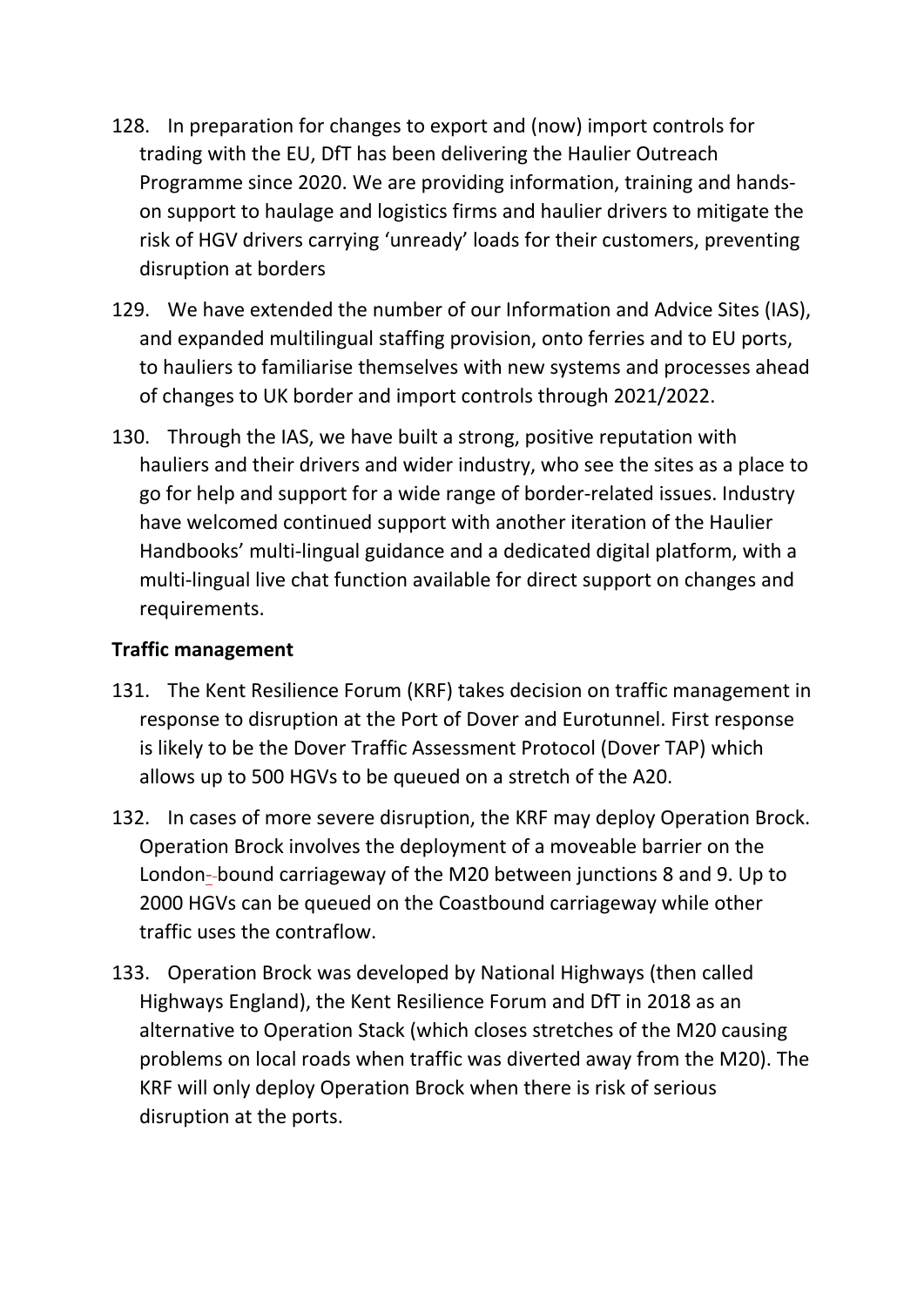- 134. Operation Brock forms part of the wider Kent Resilience Forum's Operational Fennel Plans which also contains plans for responding to nonfreight traffic congestion surrounding Kent ports including for driver welfare provision.
- 135. In the event of disruption, the decision to initiate elements of Operation Fennel (including Brock) is taken by the Kent Resilience Forum's Gold Commander. The decision will be based on a series of previously agreed trigger points, as well as intelligence from the portals.
- 136. The KRF tactical commander may also decide to use Sevington Inland Border Facility (up to 1,000 spaces) or to close one or both sides of the M20 contraflow should the extent of an incident require additional action.

### **EU Entry and Exit Systems**

- 137. The EU's new Entry and Exit System (EES) was due to be implemented in May 2022 but now appears likely to be delayed until the end of the year. The EES will require that all non-EEA/EU nationals must enrol biometric data that will be checked each time they cross the border.
- 138. At present there are significant infrastructure-related uncertainties. Port operators require clarity on French plans to inform infrastructure investment plans to ensure compliance, notably at St Pancras and Dover where there is a lack of space for the effective processing of the passenger volumes that will occur, and currently a lack of technological solutions to capture the biometric data in a vehicular environment.
- 139. While passenger traffic, not freight, is the primary concern (passenger vehicles typically have multiple people, the vast majority of HGV drivers are EU passport-holders, and how the system will apply to drivers and crew is not yet known), any congestion at Dover and Eurotunnel has considerable knock-on effects in and around Kent.
- 140. There is always a degree of disruption given the number of passengers involved in the rush at the start of summer. However, we are not expecting significant additional disruption on account of the changes brought in on 1 January 2022, or those likely to be introduced after the Summer (i.e. the European Travel Information and Authorisation System and EES).
- 141. We have been working closely with the French to ensure implementation of these additional requirements is done in a carefully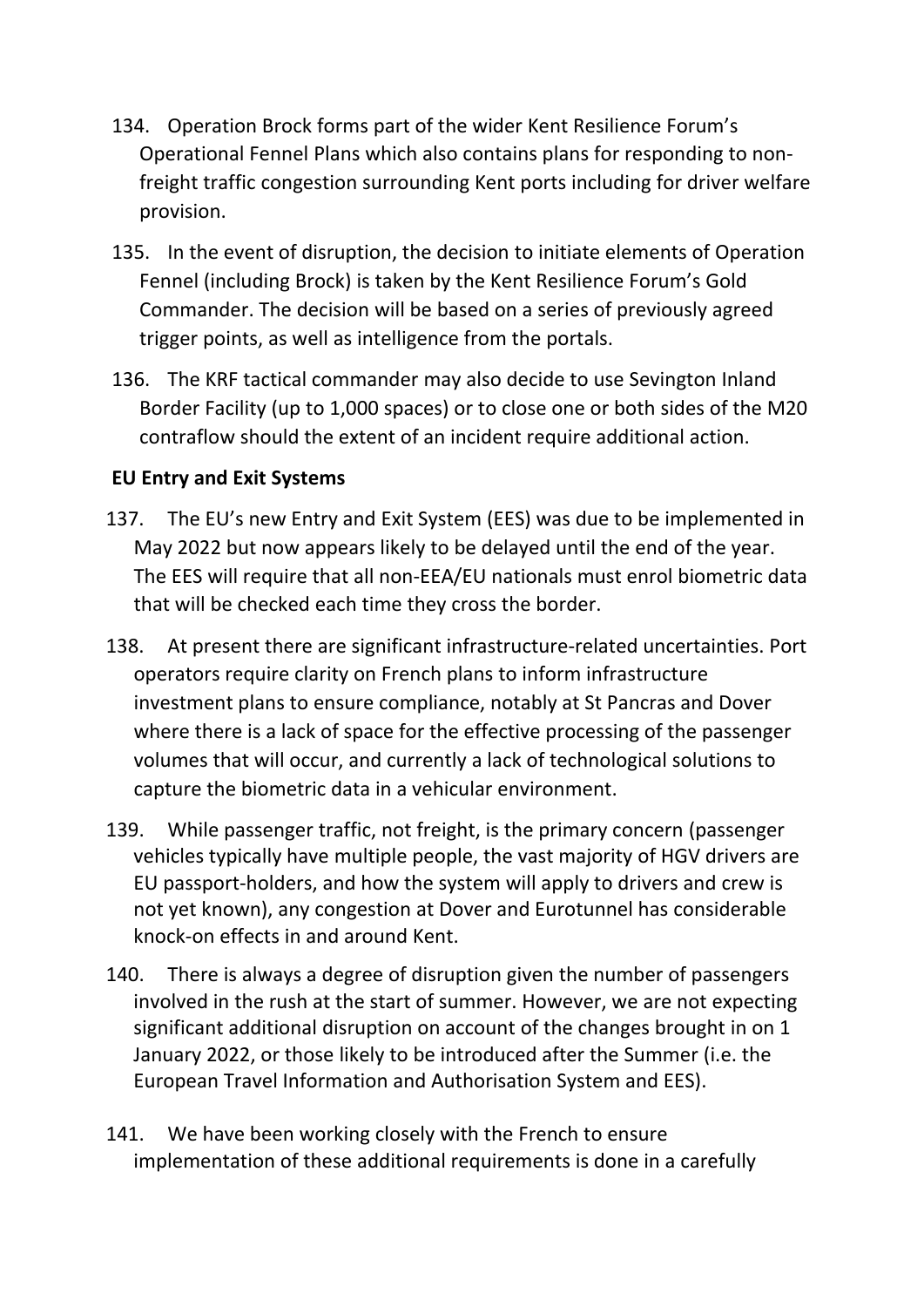planned way.

#### **Northern Ireland**

- 142. The Department for Transport is responsible for managing the traffic impacts on motorways and trunk roads in England of border processes. To date there has been no traffic disruption on the approaches to English ports serving Northern Ireland.
- 143. The Government is in intensive discussions with the EU with the aim of delivering significant changes to the NI Protocol. The UK's proposal on goods movements, as set out in the Command Paper published in July, is simple: goods which both we and the EU agree are not going to leave NI should not be treated as if they were moving from one country to another - because they are not. Goods going on to Ireland should be checked, in the Irish Sea, to protect the EU single market and to avoid a hard border between Northern Ireland and Ireland.
- 144. We would prefer to settle these issues consensually and reach a positive outcome through negotiations. However, it is the responsibility of the Government to safeguard peace and prosperity in Northern Ireland, and our priority is to support the Belfast (Good Friday) Agreement (BGFA). We will not proceed in a way that puts all that at risk. The Article 16 safeguards within the Protocol are provided to deal with the situation if the Protocol ceases to support the BGFA. The Government will always act with that in mind.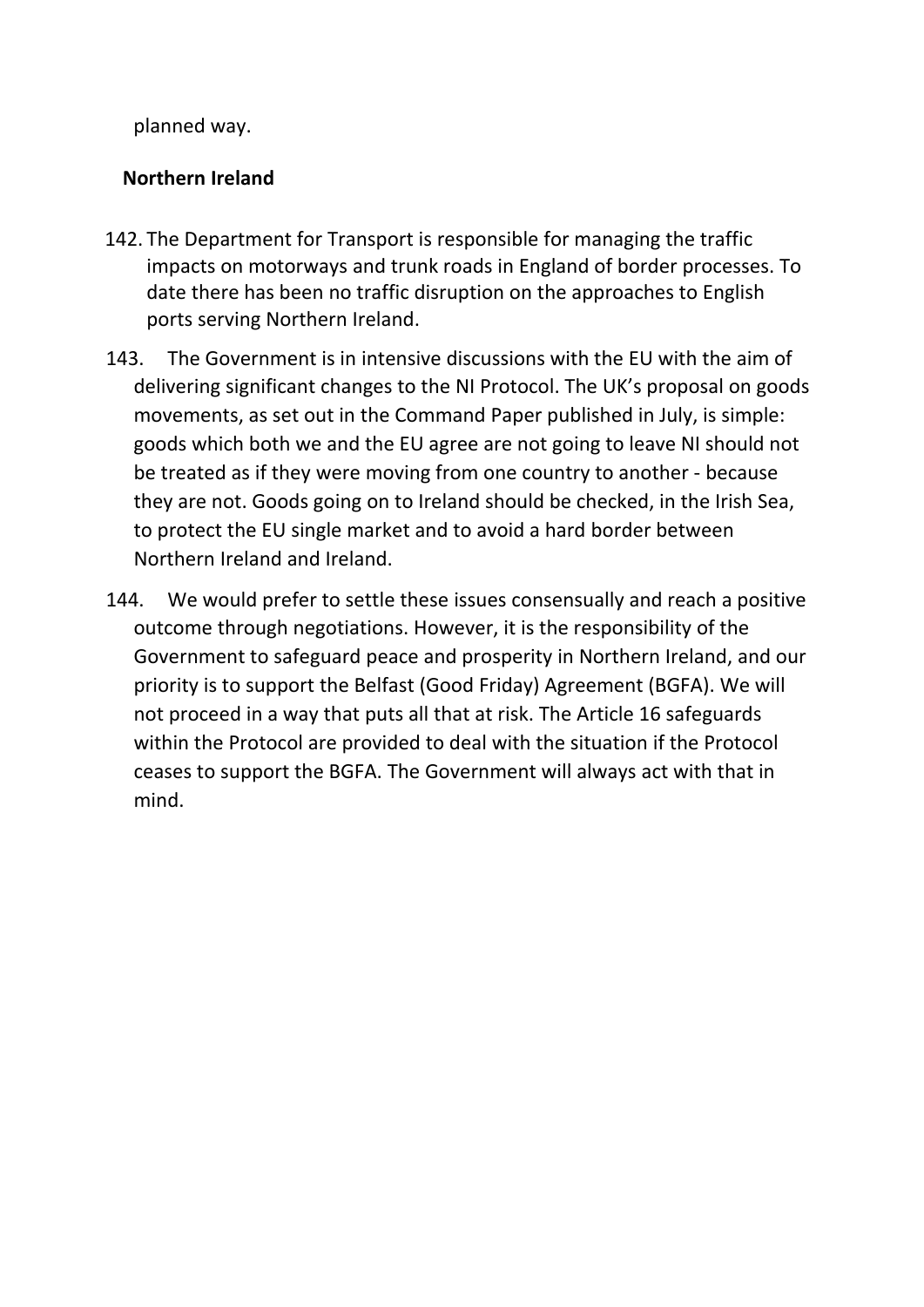## **Section 7: Workforce skills, training and development**

145. Qualification as a haulier requires individuals to obtain the Driver Certificate of Professional Competence. There are several routes to entry to the occupation. On-going development is partly regulated through a minimum period training requirement.

### **Initial HGV driver training**

- 146. To carry goods commercially, drivers must obtain a professional driving qualification called the Driver Certificate of Professional Competence (CPC), also known as initial driver CPC. Initial Driver CPC consists of four parts:
	- Part 1 theory test
	- Part 2 case studies
	- Part 3 practical driving test
	- Part 4 demonstration of safety-related checks
- 147. Driver CPC content is set out in law and overseen by the DVSA. The part 4 test and, from 15 November 2021, the off-road section of the part 3 test, can be delegated to approved providers.

### **Training providers**

- 148. As set out in section 3there are several training options available for people wishing to qualify as an HGV driver, depending on where they live. Some options include help with the costs of training.
	- Apprenticeships: These are available in England, Scotland, Wales and Northern Ireland. Apprentices are paid a salary while training.
	- Skills Bootcamps provided by DfE: Government funded training courses lasting up to six weeks. These are only available in England, and are expected to start in December.
	- Vocational qualifications: These are only available in England and may be funded partly or wholly.
	- Driving schools: Most people learn through a private driving school. Many offer intensive training courses with tests.

#### **Ongoing development**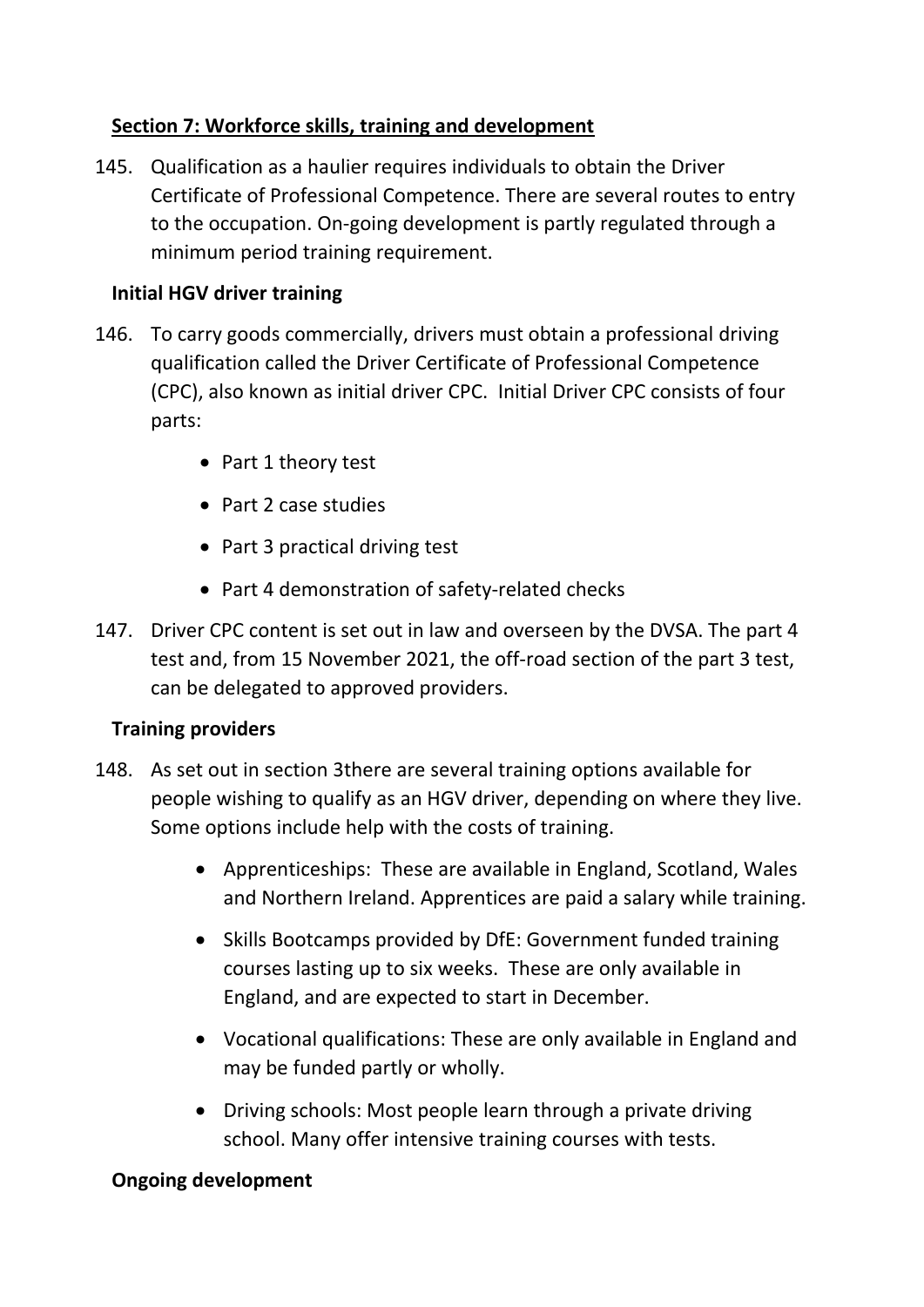- 149. The Driver CPC qualification must be maintained by regular periodic training, with 35 hours being required in each five-year period after it has been acquired. Driver CPC was introduced to improve road safety and provide economic and environmental benefits. Many professionals are required to undertake continuing professional development to stay up to date with the demands and legal requirements of their chosen profession. It is not unreasonable that professional HGV drivers, who have a significant responsibility for road safety, should be required to undertake some form of regular training.
- 150. Drivers can take training courses any time within the five-year period. The minimum length of a training course is seven hours although this can be split over two consecutive days. The same course should not be taken more than once in each five-year period unless there is a good reason to repeat it e.g. maintaining a dangerous goods qualification.
- 151. Training providers set their own prices for courses there's no maximum price. Some employers pay for periodic training for those who don't drivers have to fund themselves and aren't paid for the time away from driving.
- 152. Only approved training centres can provide Driver CPC periodic training courses Responsibility for approving Driver Certificate of Professional Competence (DCPC) courses and providers in Great Britain rests with the Driver and Vehicle Standards Agency (DVSA) and with the Driver and Vehicle Agency (DVA) in Northern Ireland.
- 153. DVSA conduct almost 1400 DCPC centre and course audits a year, and the training delivers a positive outcome for drivers. Where issues with training are identified, DVSA will work with the provider to address weaknesses. If the outcome is unsatisfactory, centre approval will be removed.

#### Review of periodic training

154. On 8 November the Secretary of State for Transport announced an urgent review of Driver CPC. The review will look at how periodic training can be updated to reduce the burden on new and returning drivers and ensure it does not act as a barrier to working in the sector.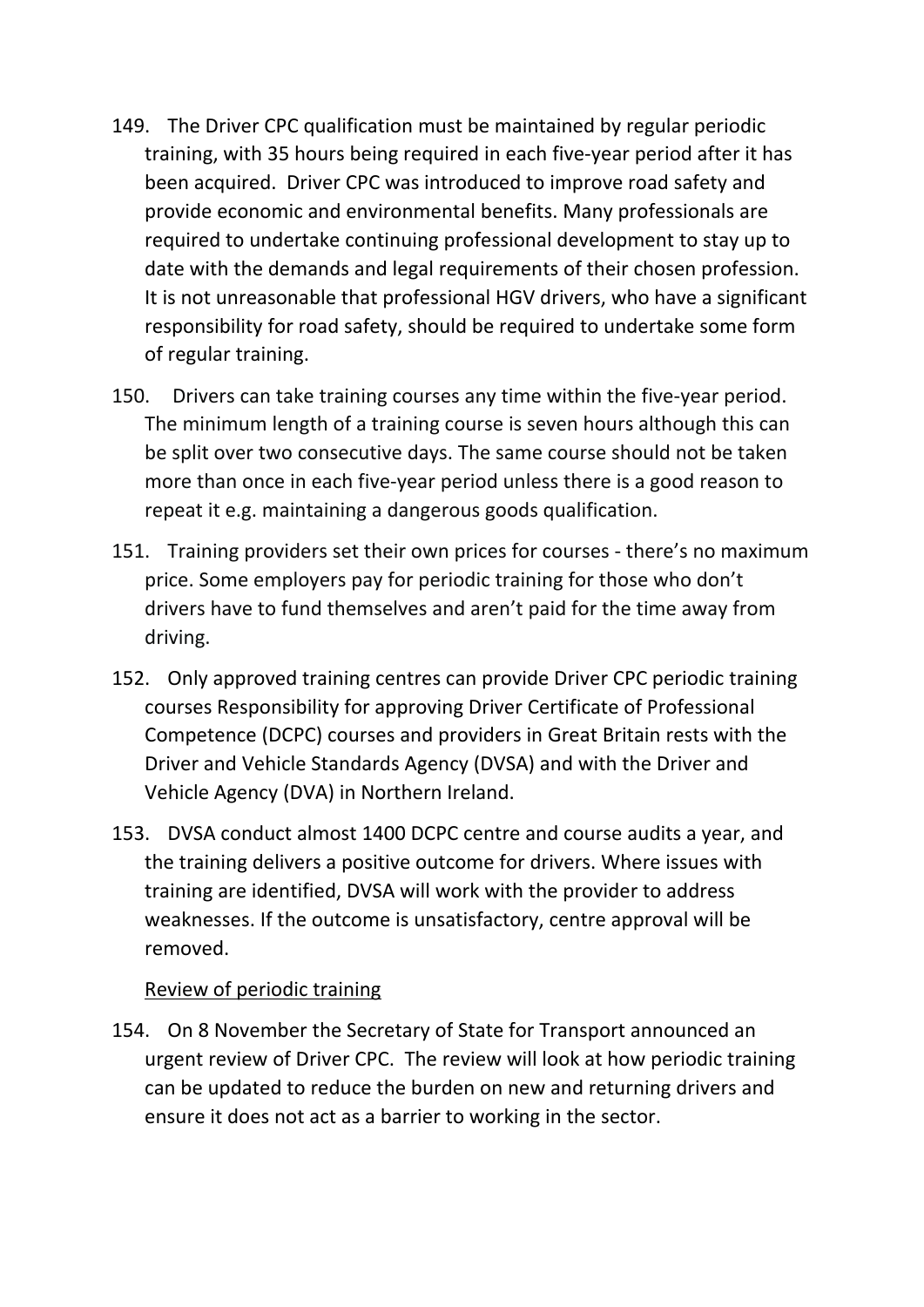- 155. Feedback from industry suggests the costs and duration of periodic training – which must be taken in full to requalify - puts off many drivers who have left the profession from returning.
- 156. It is vital that drivers remain fully qualified; the review aims to ensure they can do so in the most efficient way possible whilst maintaining road safety standards. The Government's position is that drivers should not be out of pocket or out of work through no fault of their own.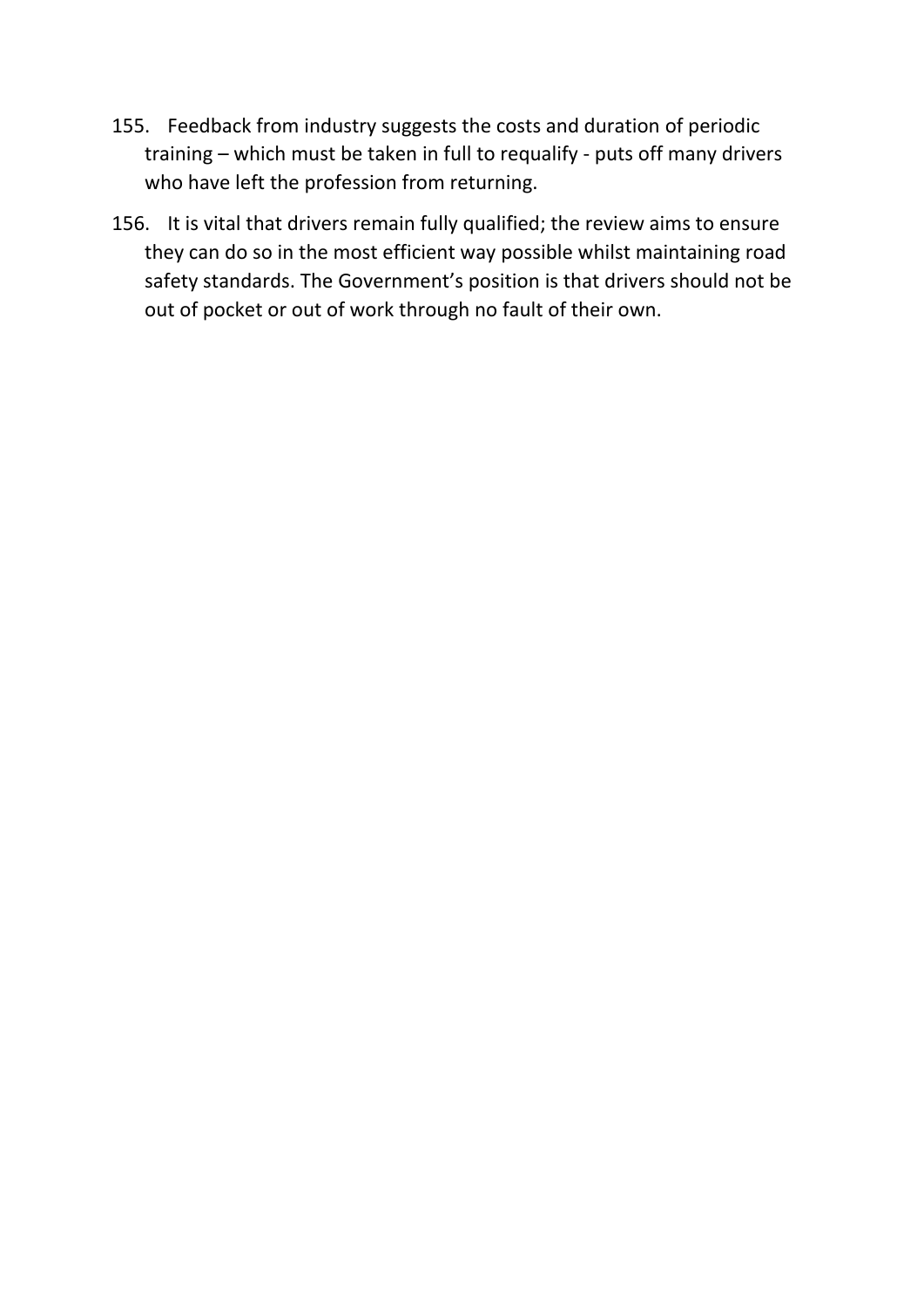### **Section 8: Decarbonising road freight**

- 157. The vast majority of freight is moved by vehicles on our roads. After cars and vans, HGVs are the largest contributor to domestic transport  $CO<sub>2</sub>$ emissions (16% in 2019).Removing emissions requires the development and deployment of clean technologies, as well as the use of more sustainable forms of transport, many of which are already available including cargo bikes and rail. We must transition to zero emission HGVs to get the transport sector to net zero by 2050.
- 158. Government is considering its wider approach to the freight sector through its Future of Freight programme. The strategy will describe the Government's long-term vision for the freight sector across a range of indicators, including decarbonisation, and provide a policy route map to achieve that vision.

## **HGV phase out date consultation**

- 159. The Department for Transport has recently consulted on phase out dates for the sale of new non-zero emission HGVs, to ensure that our road freight fleet will be zero emission by 2050. The government response will be published shortly. The consultation proposed to introduce two phase outdates for the sale of new non-zero emission HGVs:
	- A 2035 end of sale date for HGVs between 3.5 and 26 tonnes
	- A 2040 end of sale date for HGVs greater than 26 tonnes
- 160. Setting a phase out date for polluting vehicle will drive innovation and create a market for zero emission vehicles.
- 161. At the same time, Government has consulted on the design of a new domestic regulatory regime for road vehicle  $CO<sub>2</sub>$  emissions, including the possible introduction of a zero emission vehicle (ZEV) mandate and how it might apply to HGVs. This is the start of a process to redesign the UK's emissions regime which will eventually determine the calculation and enforcement of any phase out dates.

### **Zero Emission Road Freight Trials**

162. The government have invested £20m in 2021 in the Zero Emission Road Freight Trials (ZERFT) programme to support industry to develop costeffective, zero-emission HGVs and their refuelling infrastructure in the UK.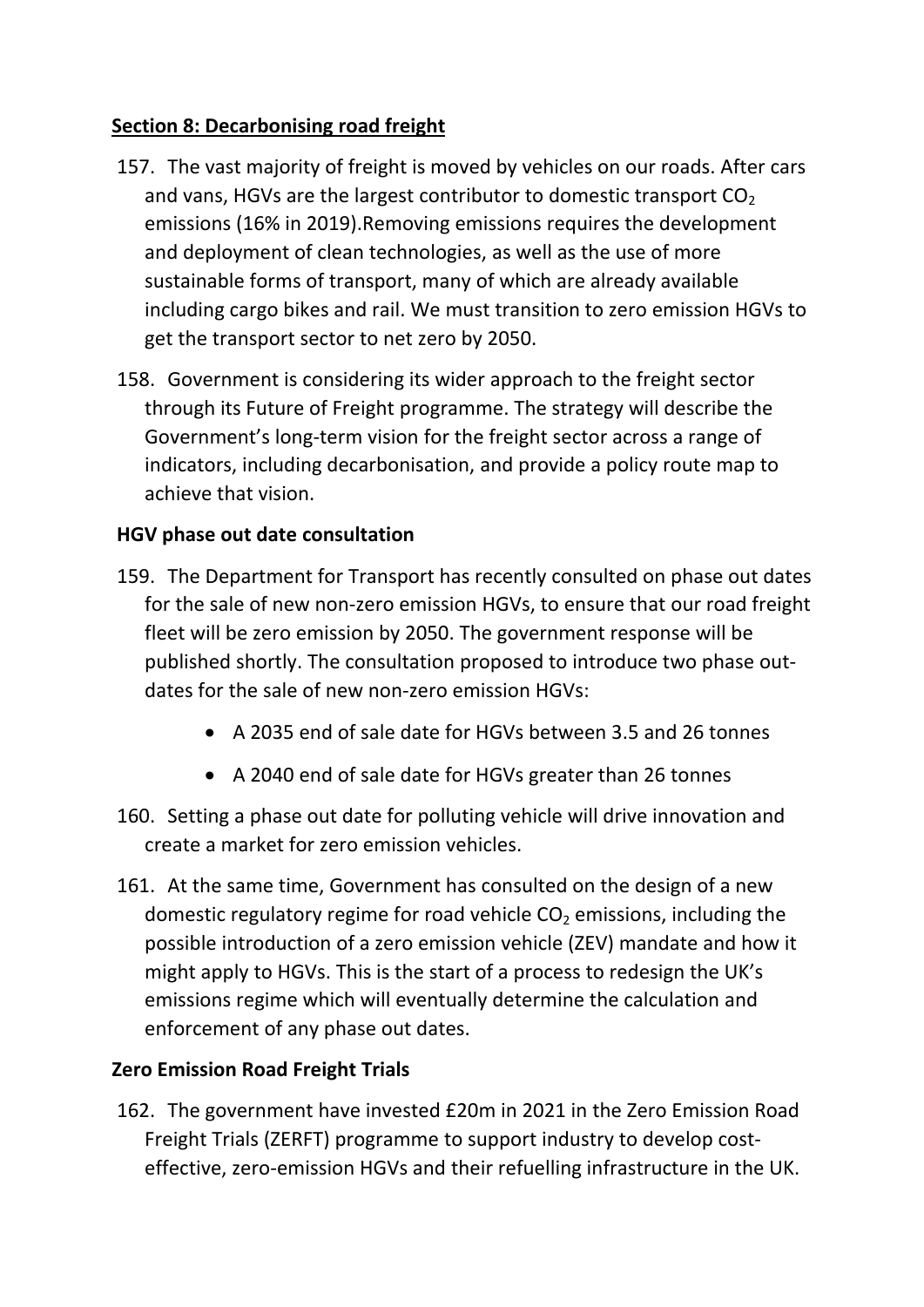- 163. The Net Zero Strategy announced that we will be building on the success of this work and expand the programme to trial three zero emission HGV technologies at scale on UK roads: hydrogen fuel cell, catenary electric and battery electric HGVs.
- 164. These trials will advance research and development in the technologies and help decide how they can each best be used to decarbonise road freight. This will inform the commercial roll out of this new technology before the end of the decade.
- 165. The Department for Transport is already working in partnership with businesses and research organisations across the UK including in the Midlands, the north of England and Scotland. There are electric HGVs being built in Lancaster and Sheffield and designs for trials in Yorkshire and across Scotland.

### **Modal Shift**

### Mode shift revenue support

- 166. The Government supports the modal shift of freight from road to rail because of the environmental benefits.
- 167. We are investing significantly in the rail network to improve its capacity and capability for freight and we are incentivising modal shift through grant schemes where road haulage has a financial advantage. These grants help to remove the equivalent of around 900,000 HGV journeys off the road each year.
- 168. On 8 November the Secretary of State for Transport announced £500,000 will also be added to the existing Mode Shift Revenue Support Fund for 2021 to 2022. The additional funding equates to taking a significant 29,000 lorry loads of goods off the roads up until the end of March 2022.
- 169. Our commitment to modal shift and rail freight growth is also outlined in the Williams-Shapps Plan for Rail which outlines the Government's plans to support a growing, innovative, modern rail freight market that can maximise rail's potential to deliver cleaner, greener, freight journeys. We will also set a rail freight growth target to encourage the continued growth of rail freight, as well as the modal shift of freight from road to rail.

### Higher weights for HGVs on intermodal journeys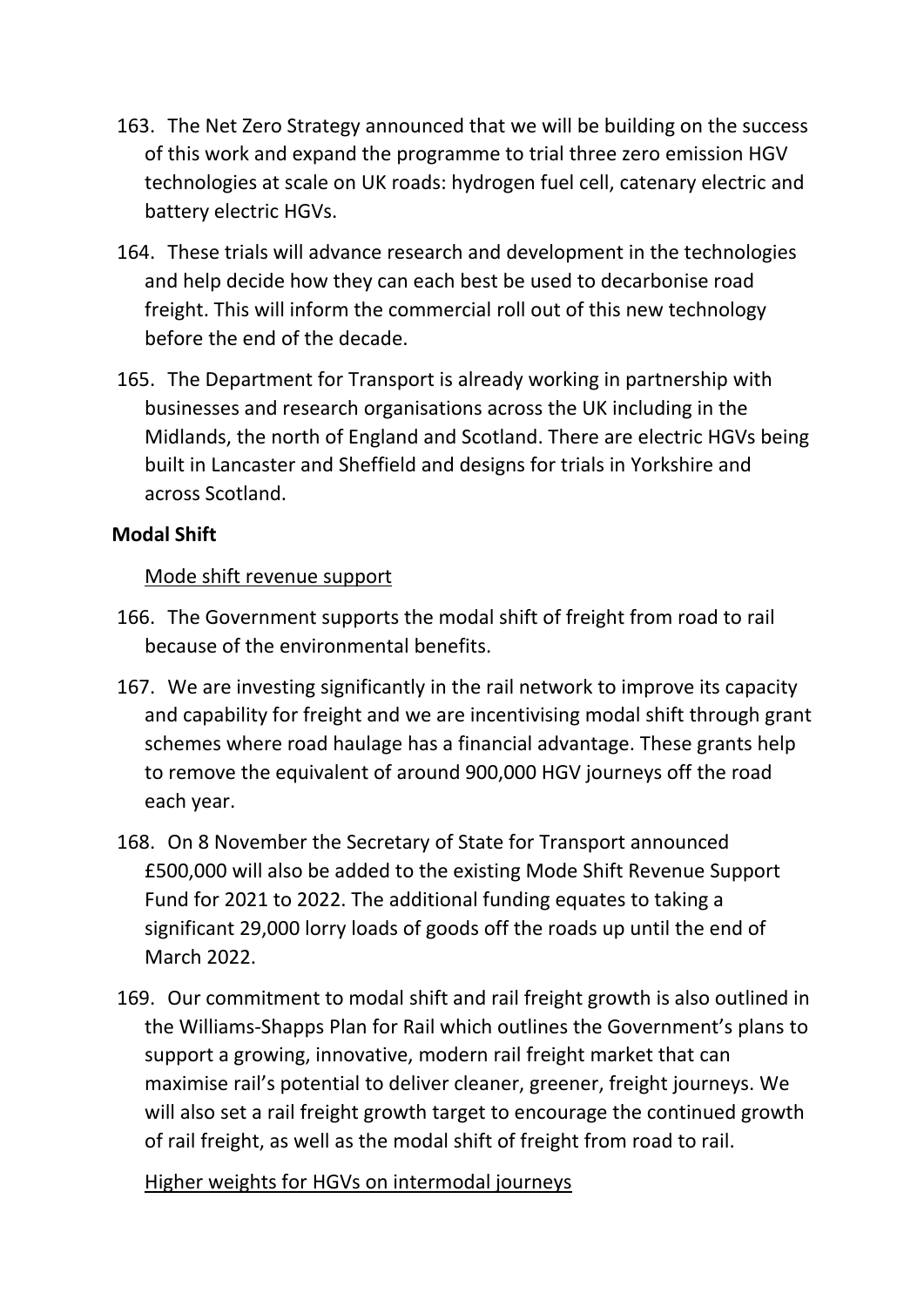- 170. To support intermodal journeys, the Department for Transport has consulted on trialling higher weights for articulated lorries during domestic intermodal journeys to improve efficiency and support rail freight.
- 171. The standard maximum laden weight for 6-axle articulated lorries when used on public roads in Great Britain is 44 tonnes. Some organisations have proposed that increasing the weight limit to 48 tonnes could offset the heavier trailer and container needed for intermodal freight, thereby encouraging modal shift of freight from road to rail, with reductions in emissions and congestion. Having considered responses to the consultation and following discussion with the Welsh and Scottish governments, the Department will continue to work towards implementing a trial of 48 tonne vehicles for intermodal journeys, within Great Britain (vehicle weight limits are devolved in Northern Ireland).

### **Government funding for road freight decarbonisation**

- 172. We will continue to use the Energy Saving Trust's online Freight Portal, to showcase the commercial benefits of improved fuel and logistical efficiencies, including information on available technologies, training and advice which operators can adopt to save time and money while reducing HGV emissions.
- 173. The government is providing £582 million to continue the plug-in grants until 2022-23, including support for the plug-in truck grant. The plug-in truck grant reduces the purchase price of zero emission commercial vehicles for consumers. Grant rates for eligible trucks are set at 20% of the purchase price, with up to £25,000 of funding available for the largest HGVs.
- 174. The £23 million Hydrogen for Transport Programme (2017) funded the deployment of hydrogen vehicles & refuelling stations. This is increasing the uptake of fuel cell electric vehicles and growing the number of publicly accessible hydrogen refuelling stations, which increases the viability of hydrogen technology for HGVs.

#### **Last/final mile deliveries**

175. "Gear Change: a bold vision for cycling and walking", published in July 2020, announced plans to extend the e-cargo bike grant programme as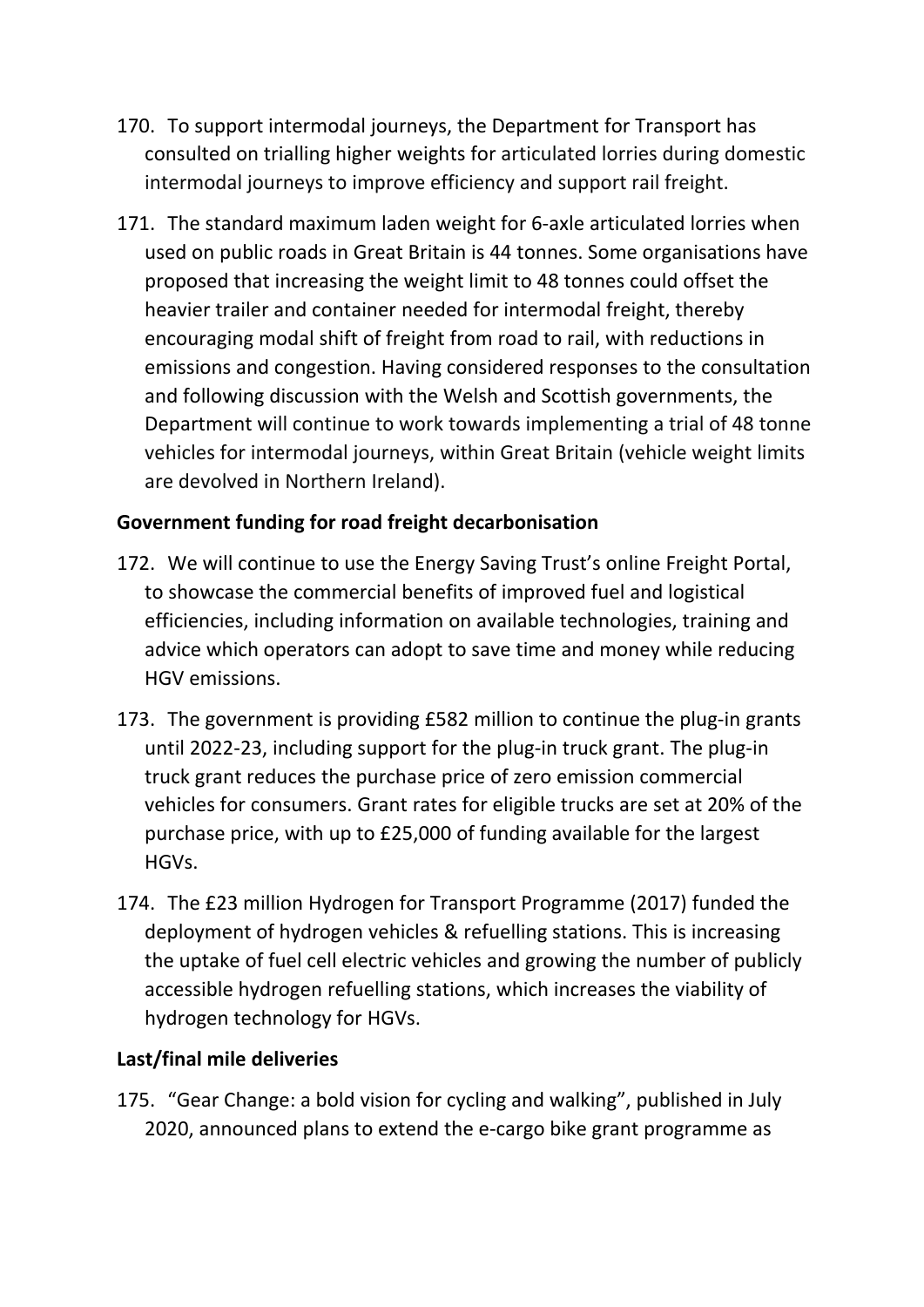part of Government's wider programme to decarbonise deliveries. This gives up to £1,000 grant per bike.

- 176. The plug-in van grant offers 35% of the purchase price of new zero emission vans. This is up to a maximum of £3,000 for small vans and up to £6,000 for large vans
- 177. The department is researching the legal and practical issues around compulsory consolidation centres setting the groundwork for future pilots. Pilots will seek to ensure that the majority of urban deliveries are consolidated and transferred to zero emission vehicles for the last mile.

#### **Low carbon fuels in HGVs**

- 178. Low carbon fuels currently contribute around a third of the emissions savings required for the UK's transport carbon budget and will continue to support us meeting our carbon budgets for years to come.
- 179. The supply of renewable fuels, including bioethanol and biodiesel, is already supported under the Renewable Transport Fuel Obligation, which supports use of low carbon fuels to deliver carbon savings, predominantly in road vehicles. We are looking carefully at the evidence, including recent industry recommendations, around using higher blends of biofuels or dropin fuels to further maximise carbon savings in HGVs in the short to medium term.
- 180. Furthermore, government has committed to maintaining the fuel duty differential up to 2032 (subject to review in 2024) to encourage the use of biomethane and other gaseous fuels which create carbon savings compared to fossil fuels.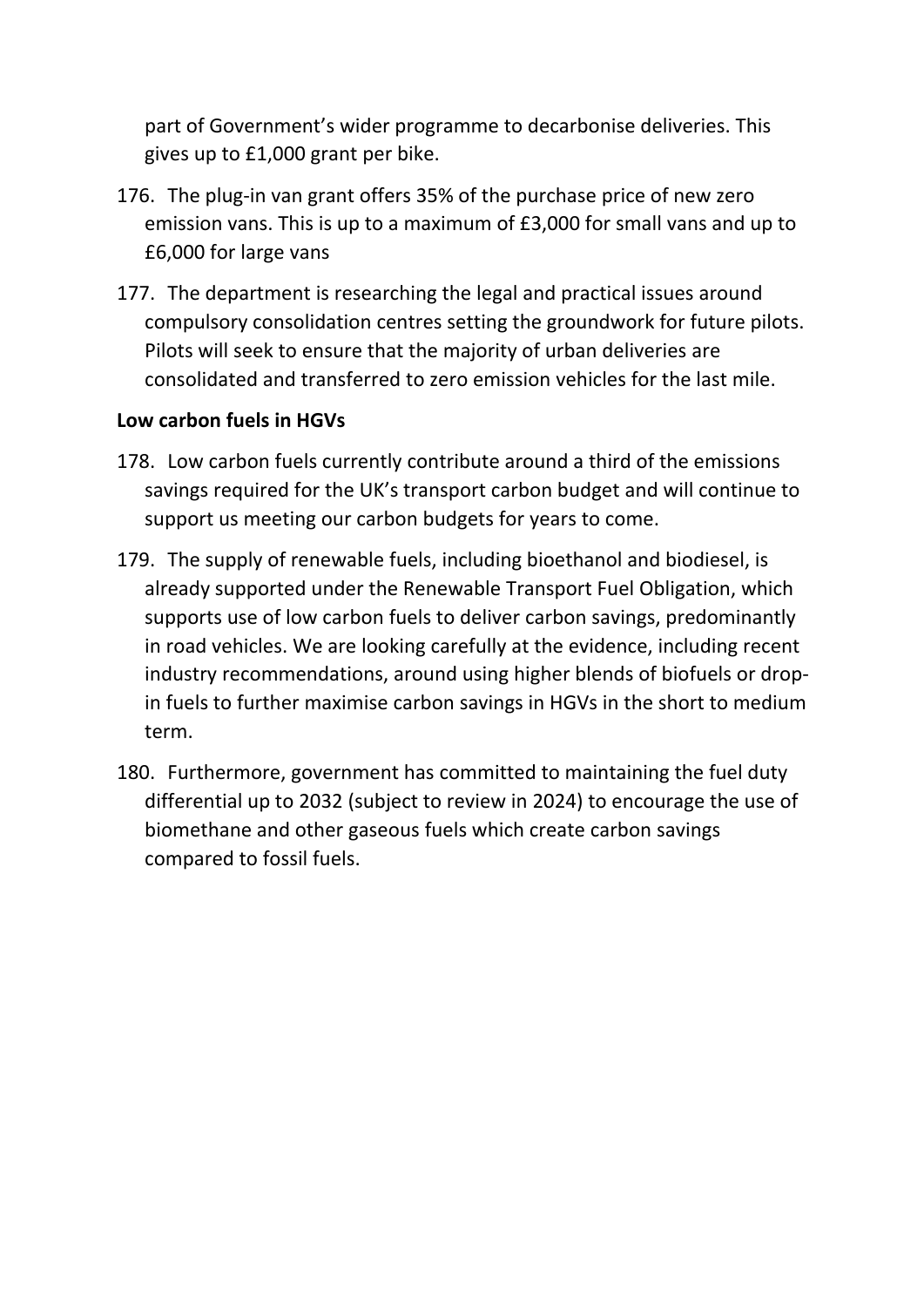# **Section 9: Transport Select Committee previous recommendations on haulage**

- 181. Recommendations relevant to the Government from the Skills and Workforce planning in the road haulage sector inquiry are italicised below as per the report of July 2016 (HC68).
	- *182. Current data provide sufficient information on gender balance but not on other measures of diversity. The Government and industry should consider how more reliable data can be collected on the number of drivers from BAME backgrounds and the numbers of part-time workers. They should then use the data to assess the effectiveness of the steps taken to address diversity and to plan the actions needed to improve gender balance, the representation of BAME groups, and the diversity in patterns of work.*
	- 183. The Government responded to the Committee's recommendations in October 2016, including with its consideration of whether more official data should be collected about part time and BAME drivers. The strategy adopted related to diversity has been to support industry initiatives to tackle the issue. For example, the Department for Transport has supported the Think Logistics initiative including with funding to help encourage increased diversity in logistics (particularly younger people).
	- 184. There has been some progress with increased diversity. The number of females taking large goods vehicle tests more than doubled between 2010 and 2020 and the proportion of candidates passing large goods vehicle tests at DVSA centres who were female has risen from 7.4% in 2015/16 to 9.9% in 2019/20 and 14.4% in 2020/21. However, female representation remains very low at around 1.5%.
	- *185. The Government should assess the effectiveness of all of the steps it is taking to support recruitment and consider whether they represent good value for money. The road freight industry should also assess the impact of any steps to alleviate the driver shortage on other parts of the logistics sector.*
	- 186. The steps the Government has been taking since 2016 to support recruitment include apprenticeships using the Trailblazer model and personal career development loans. Personal career development loans were halted because of a limited reach and the availability of commercial solutions. Apprenticeships are available across the sector. For larger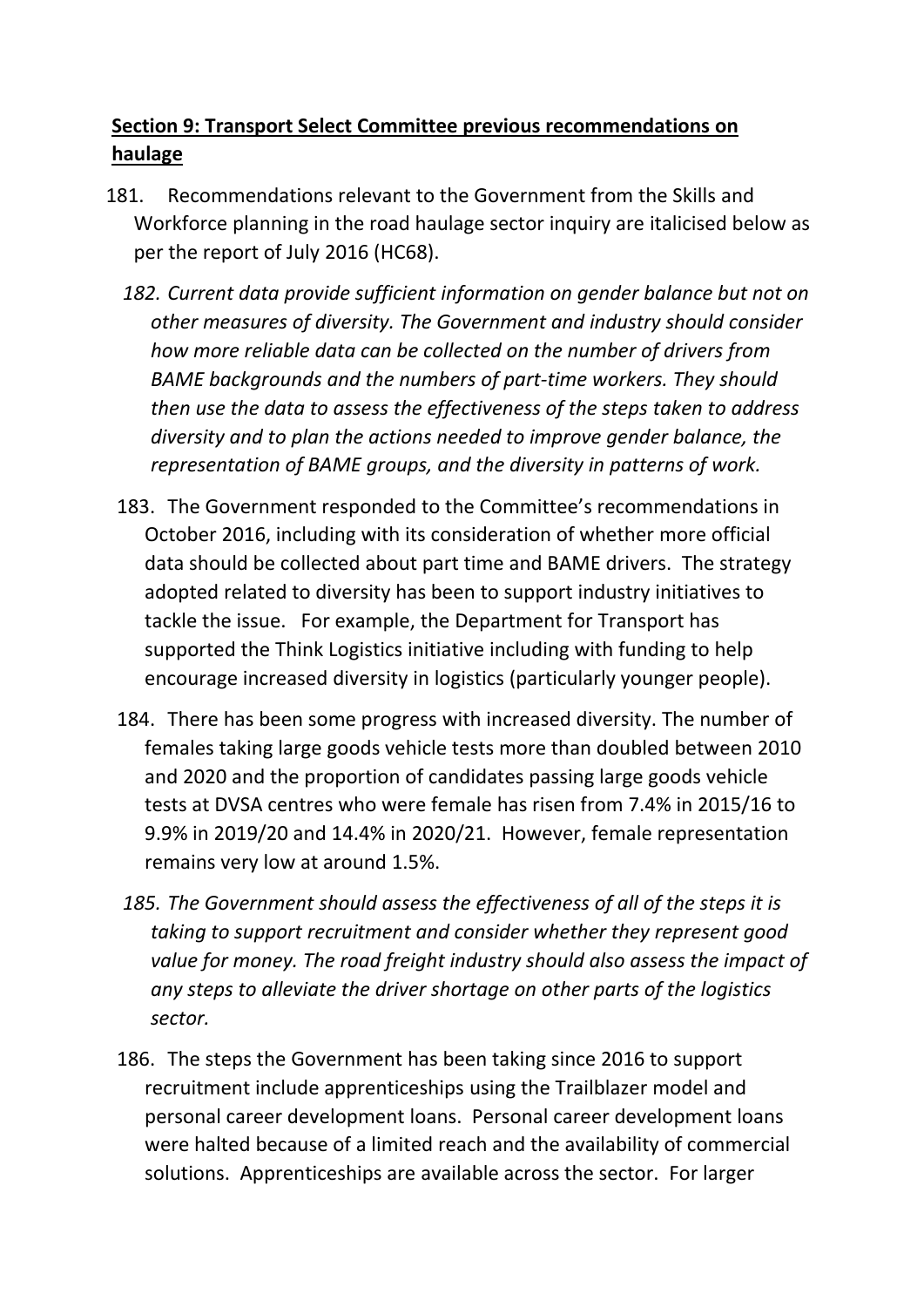business paying the Apprenticeship Levy, training costs are deductible from the Levy. Businesses not paying the apprenticeship levy can access funding via reserved funds or through transfers from levy paying employers for some purposes. Apprenticeships are also used for jobs other than drivers in logistics and are available across age ranges. The large goods vehicle apprenticeship scheme was altered substantially further to industry feedback during 2021. The Apprenticeship programme value for money has been assessed across Government.

- 187. For specific groups there have been interventions across Government related to military career transitions, the jobless and other people on Universal Credit and ex-offenders.
- 188. The report also identified the importance of ensuring public safety is not compromised and using the policy and regulatory framework accordingly around the licensing of drivers and operators, the registration and inspection of vehicles and the periodic training of drivers.
- 189. It has done so accordingly. It focussed on service standards including quicker service delivery of driving tests. At the time of the Committee's report there was high demand for vocational driving tests, but DVSA had reduced waiting times to the lowest levels since records began in 2000. At the time over 10% of slots were available within one week at the vast majority of DVSA vocational test centres. This represented a major change and response to previous levels. The general ready availability of test slots was maintained up to March 2020, when the pandemic resulted in the closure of testing.
- *190. The Government should ensure that the measures it has told us it is taking to address the driver shortage bear fruit and deliver new drivers committed to a career in logistics in the kinds of numbers needed. We believe there are four steps the Department for Transport can take. It should:*
	- *ensure activity across Government affecting LGV drivers is well coordinated and mutually reinforcing*
	- *encourage the logistics sector, insurers and those involved in the delivery of driver training to improve apprenticeships, promote the industry, improve the delivery of careers advice, and raise awareness of road freight sector in colleges and schools and among*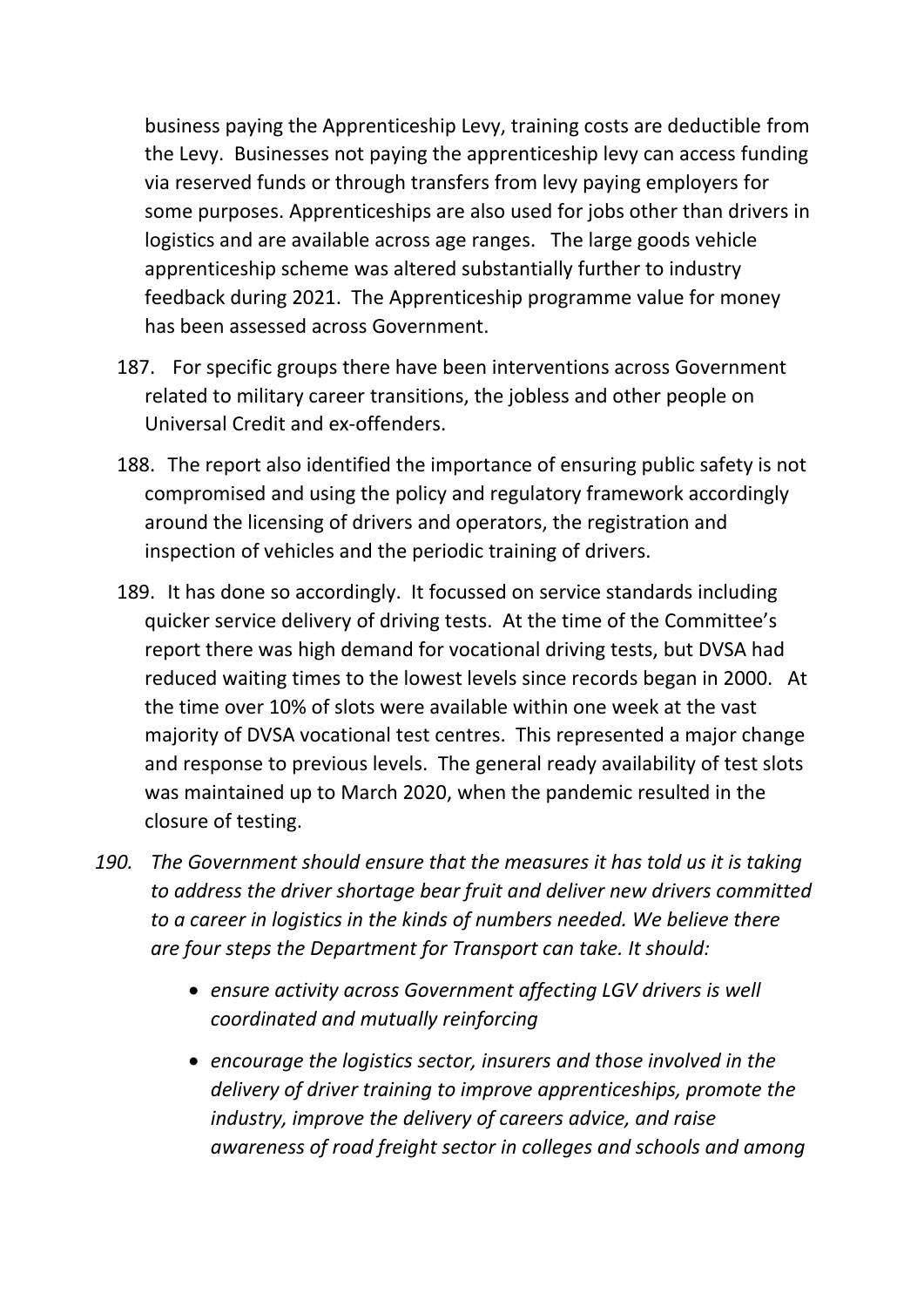*jobseekers. The Department should assess whether the funding for such activities is sufficient and sustainable*

- *continue to improve the Driver CPC, raising the standards of the training delivered and demonstrating the benefits of the periodic training to a sometimes sceptical audience*
- *provide clear, accessible guidance on skills, funding and support, employer standards, regulation and insurance for young drivers.*
- 191. Some of the key Government interventions affecting the workforce of large goods vehicle drivers are parts of cross-sector policy interventions – for example related to training and jobseekers. The Government response to the Committee back in October 2016 identified cross-departmental cooperation and linkages at that time. Now there is strong co-ordination across Government specifically in relation to tacking the lorry driver shortage, with many of the 32 priority measures being led by Government departments other than the Department for Transport.
- 192. Measures have been taken to support awareness of the road freight sector. DVSA has continued to invest resource in monitoring and supporting driver CPC. It has evaluated driver CPC and published findings. In addition, UK Government ensured the seven-hour course blocks of training can be split overnight into more manageable sessions. It also took part in negotiations in the EU to reduce the burden of driver CPC including some increases to the exempt groups.
- 193. More recently DVSA has helped facilitate more on-line learning during and since the pandemic. This has helped drivers maintain their qualification during the time when face-to-face or classroom courses were not available. Remote learning has also benefited those drivers in remote locations and this is continuing after the pandemic restrictions have been eased.
- 194. DVSA has worked with industry stakeholders to improve the quality of periodic training so that it is relevant for drivers' roles, including developing core content for courses on vulnerable road users and disability awareness.
- 195. DVSA has detailed changes to how Driver CPC (DCPC) training is managed to ensure that unnecessary repetition of courses is not undertaken within the same five-year period as part of the 35-hour requirement.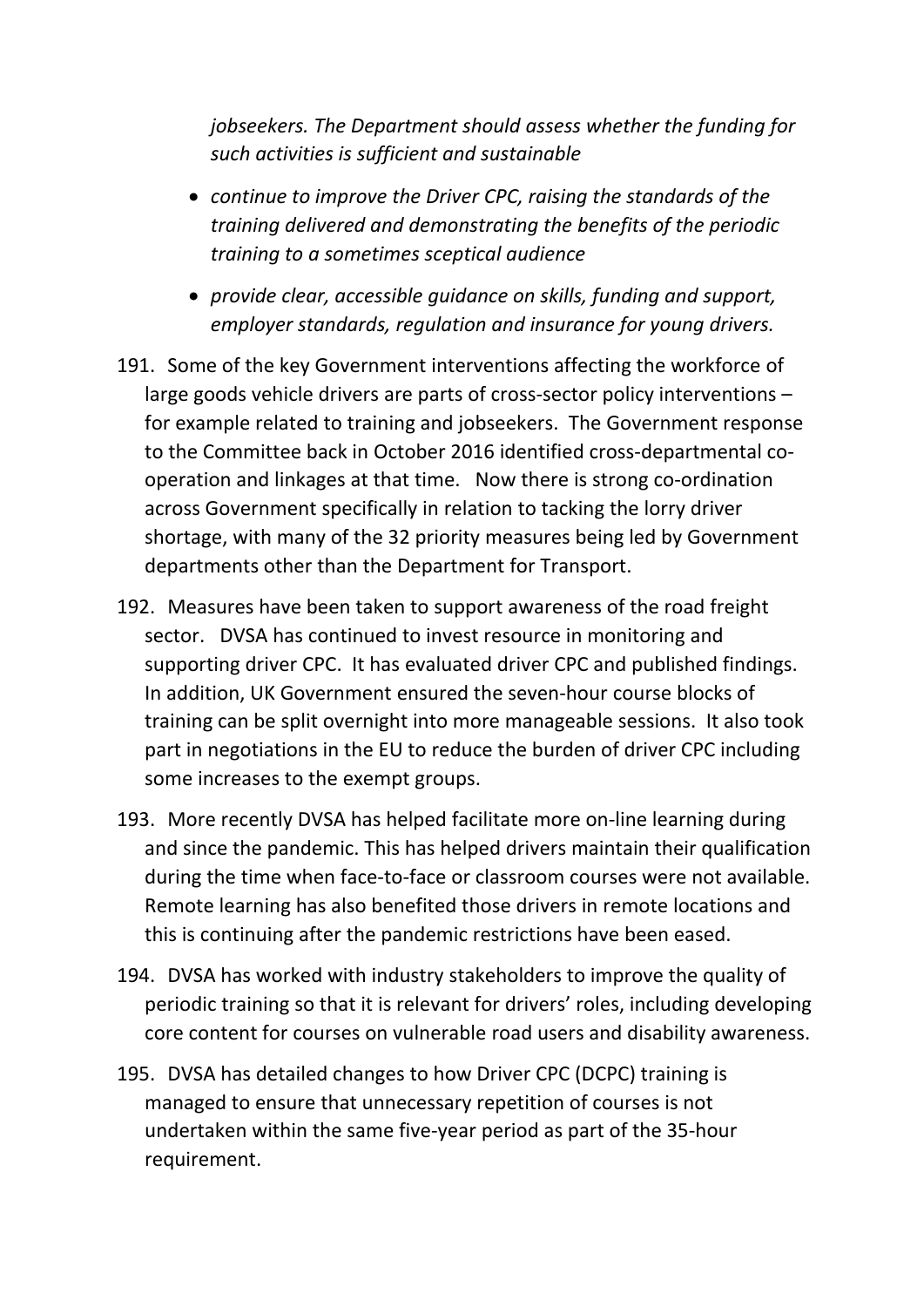- 196. The Government response of October 2016 identified some specific accessible guidance that had been produced then. Similar guidance and also communication of messages via industry-led groups has continued since.
- *197. The Government should work with the FTA, RHA and trade associations representing the customers of road haulage operators to discuss the issues around the treatment of drivers and to consider the merits of a good practice standard or code of conduct.*
- 198. The International Road Transport Union has agreed a charter for drivers which the Department has commended to trade associations. The charter is for shippers as well as road transport operators.
- *199. We recommend that the Government consider whether any further investment it makes in helping the road haulage sector with recruitment should be contingent on action by the sector to address retention; to do otherwise will be to continue to try to top up a leaking bucket.*
- 200. The Department recognises the importance of retention and the merits of further work with the sector, including good practice standards or a code of conduct.